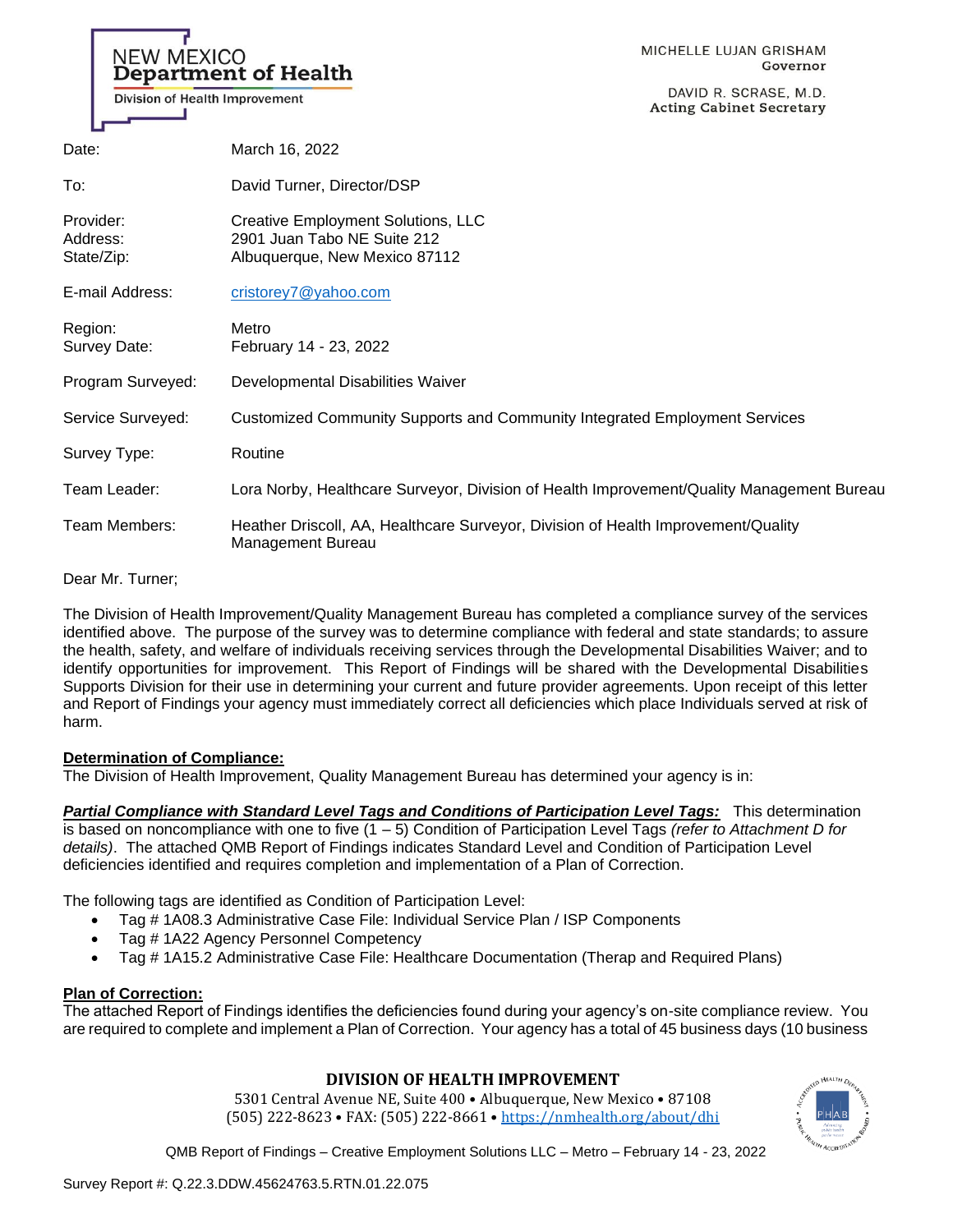days to submit your POC for approval and 35 days to implement your *approved* Plan of Correction) from the receipt of this letter.

You were provided information during the exit meeting portion of your on-site survey. Please refer to this information (Attachment A) for specific instruction on completing your Plan of Correction. At a minimum your Plan of Correction should address the following for each Tag cited:

## **Corrective Action for Current Citation**:

• How is the deficiency going to be corrected? (i.e. obtained documents, retrain staff, individuals and/or staff no longer in service, void/adjusts completed, etc.) This can be specific to each deficiency cited or if possible an overall correction, i.e. all documents will be requested and filed as appropriate.

### **On-going Quality Assurance/Quality Improvement Processes:**

- What is going to be done on an ongoing basis? (i.e. file reviews, etc.)
- How many individuals is this going to effect? (i.e. percentage of individuals reviewed, number of files reviewed, etc.)
- How often will this be completed? (i.e. weekly, monthly, quarterly, etc.)
- Who is responsible? (responsible position within your agency)
- What steps will be taken if issues are found? (i.e. retraining, requesting documents, filing RORA, etc.)
- How is this integrated in your agency's QIS, QI Committee reviews and annual report?

### **Submission of your Plan of Correction:**

Please submit your agency's Plan of Correction in the available space on the two right-hand columns of the Report of Findings. *(See attachment "A" for additional guidance in completing the Plan of Correction)*.

Within 10 business days of receipt of this letter your agency Plan of Correction must be submitted to the parties below:

- **1. Quality Management Bureau, Attention: Monica Valdez, Plan of Correction Coordinator in any of the following ways:**
	- a. Electronically at [MonicaE.Valdez@state.nm.us](mailto:MonicaE.Valdez@state.nm.us) *(preferred method)*
	- b. Fax to 505-222-8661, or
	- c. Mail to POC Coordinator, 5301 Central Ave NE Suite 400, Albuquerque, New Mexico 87108

### **2. Developmental Disabilities Supports Division Regional Office for region of service surveyed**

Upon notification from QMB that your *Plan of Correction has been approved*, you must implement all remedies and corrective actions to come into compliance. If your Plan of Correction is denied, you must resubmit a revised plan as soon as possible for approval, as your POC approval and all remedies must be completed within 45 business days of the receipt of this letter.

Failure to submit your POC within the allotted 10 business days or complete and implement your Plan of Correction within the total 45 business days allowed may result in the imposition of a \$200 per day Civil Monetary Penalty until it is received, completed and/or implemented.

### **Billing Deficiencies:**

If you have deficiencies noted in this report of findings under the *Service Domain: Medicaid Billing/Reimbursement*, you must complete a "Void/Adjust" claim or remit the identified overpayment via a check within 30 calendar days of the date of this letter to HSD/OIG/PIU, *though this is not the preferred method of payment*. If you choose to pay via check, please include a copy of this letter with the payment. Make the check payable to the New Mexico Human Services Department and mail to:

> Attention: *Lisa Medina-Lujan* HSD/OIG/Program Integrity Unit 1474 Rodeo Road Santa Fe, New Mexico 87505

If you have questions and would like to speak with someone at HSD/OIG/PIU, please contact:

*Lisa Medina-Lujan [\(Lisa.medina-lujan@state.nm.us\)](mailto:Lisa.medina-lujan@state.nm.us)*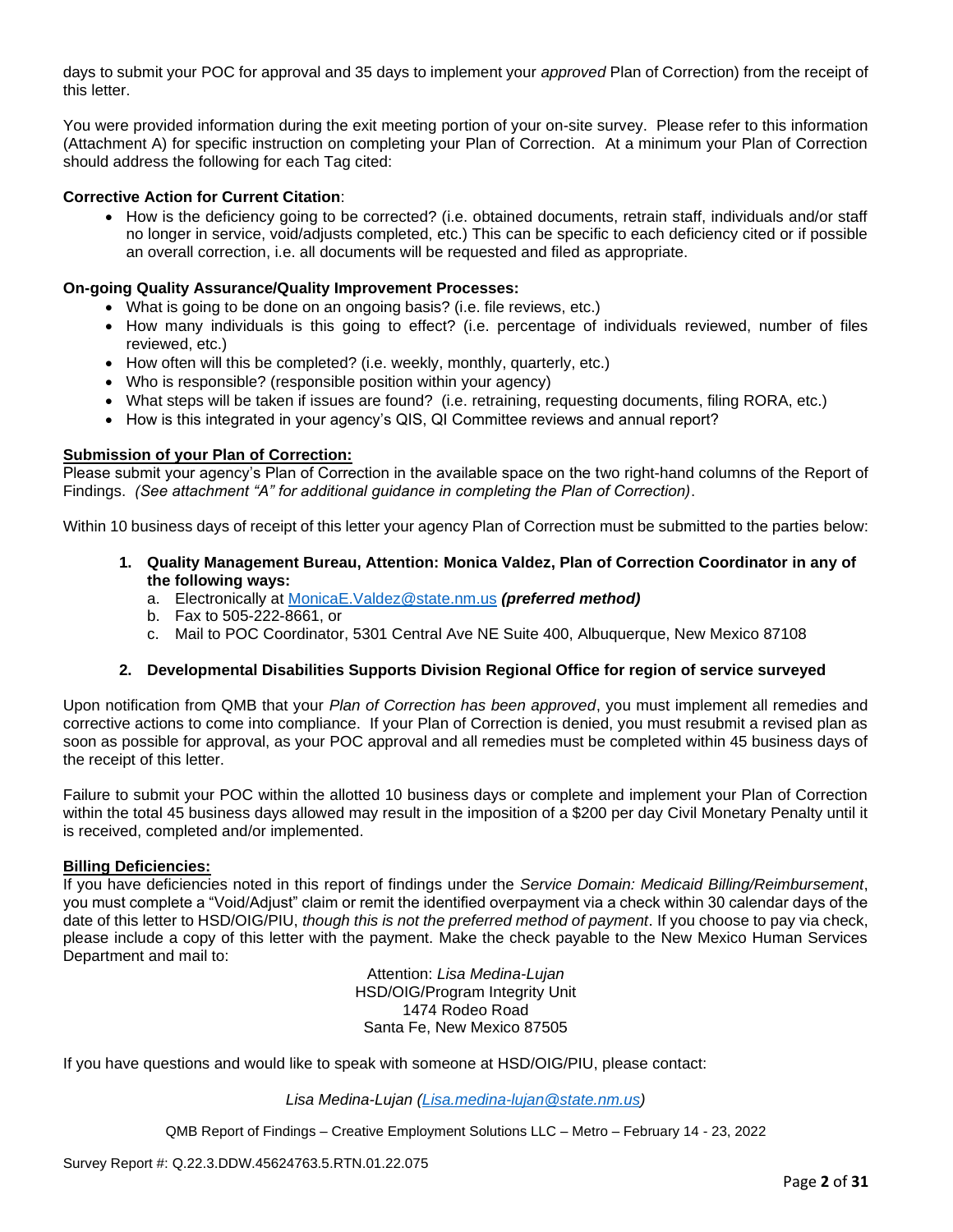Please be advised that there is a one-week lag period for applying payments received by check to Void/Adjust claims. During this lag period, your other claim payments may be applied to the amount you owe even though you have sent a refund, reducing your payment amount. For this reason, we recommend that you allow the system to recover the overpayment instead of sending in a check.

# **Request for Informal Reconsideration of Findings (IRF):**

If you disagree with a finding of deficient practice, you have 10 business days upon receipt of this notice to request an IRF. Submit your request for an IRF in writing to:

> ATTN: QMB Bureau Chief Request for Informal Reconsideration of Findings 5301 Central Ave NE Suite #400 Albuquerque, NM 87108 Attention: IRF request/QMB

See Attachment "C" for additional guidance in completing the request for Informal Reconsideration of Findings. The request for an IRF will not delay the implementation of your Plan of Correction which must be completed within 45 total business days (10 business days to submit your POC for approval and 35 days to implement your *approved* Plan of Correction). Providers may not appeal the nature or interpretation of the standard or regulation, the team composition or sampling methodology. If the IRF approves the modification or removal of a finding, you will be advised of any changes.

Please contact the Plan of Correction Coordinator, Monica Valdez at 505-273-1930 or email at: [MonicaE.Valdez@state.nm.us](mailto:MonicaE.Valdez@state.nm.us) if you have questions about the Report of Findings or Plan of Correction. Thank you for your cooperation and for the work you perform.

Sincerely,

Lora Norby

Lora Norby Team Lead/Healthcare Surveyor Division of Health Improvement Quality Management Bureau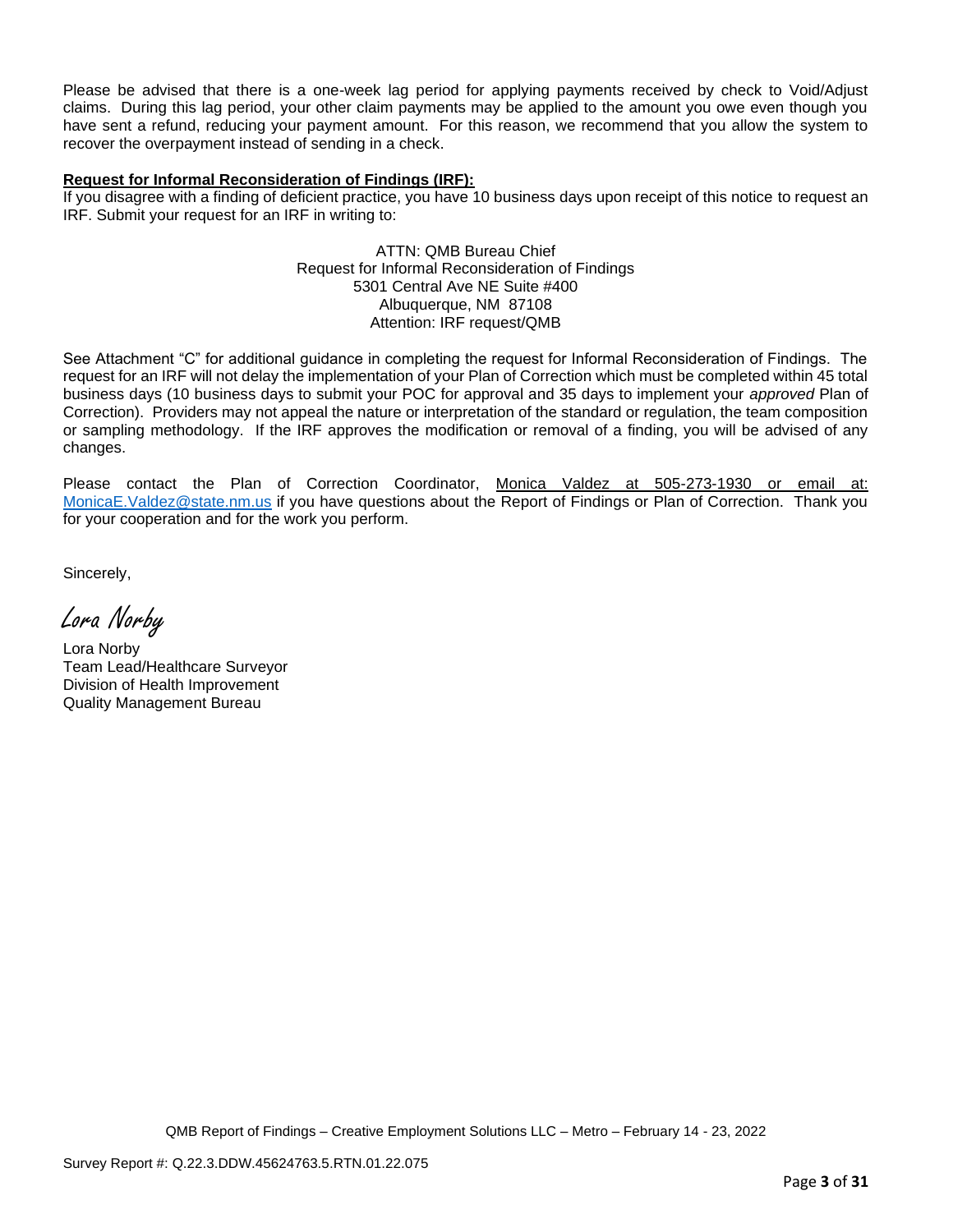| <b>Survey Process Employed:</b>              |                                                                         |                                                                                                                                               |
|----------------------------------------------|-------------------------------------------------------------------------|-----------------------------------------------------------------------------------------------------------------------------------------------|
| <b>Administrative Review Start Date:</b>     | February 14, 2022                                                       |                                                                                                                                               |
| Contact:                                     | <b>Creative Employment Solutions, LLC</b><br>David Turner, Director/DSP |                                                                                                                                               |
|                                              | <b>DOH/DHI/QMB</b>                                                      | Lora Norby, Team Lead/Healthcare Surveyor                                                                                                     |
| On-site Entrance Conference Date:            | February 14, 2022                                                       |                                                                                                                                               |
| Present:                                     | <b>Creative Employment Solutions, LLC</b><br>David Turner, Director/DSP |                                                                                                                                               |
|                                              | <b>DOH/DHI/QMB</b>                                                      | Lora Norby, Team Lead/Healthcare Surveyor<br>Heather Driscoll, AA, Healthcare Surveyor                                                        |
| <b>Exit Conference Date:</b>                 | February 23, 2022                                                       |                                                                                                                                               |
| Present:                                     | <b>Creative Employment Solutions, LLC</b><br>David Turner, Director/DSP |                                                                                                                                               |
|                                              | <b>DOH/DHI/QMB</b>                                                      | Lora Norby, Team Lead/Healthcare Surveyor<br>Heather Driscoll, AA, Healthcare Surveyor<br>Wolf Krusemark, BFA, Healthcare Surveyor Supervisor |
|                                              | <b>DDSD - Metro Regional Office</b>                                     | Jaclyn Sanchez, Community Inclusion Coordinator                                                                                               |
| <b>Administrative Locations Visited:</b>     | 1                                                                       |                                                                                                                                               |
| <b>Total Sample Size:</b>                    | 4                                                                       |                                                                                                                                               |
|                                              |                                                                         | 0 - Jackson Class Members<br>4 - Non-Jackson Class Members                                                                                    |
|                                              |                                                                         | 1 - Customized Community Supports<br>4 - Community Integrated Employment                                                                      |
| <b>Persons Served Records Reviewed</b>       | 4                                                                       |                                                                                                                                               |
| <b>Persons Served Interviewed</b>            |                                                                         | 1 (Note: Interviews conducted by phone due to COVID -19<br><b>Public Health Emergency)</b>                                                    |
| Persons Served Not Seen and/or Not Available | survey)                                                                 | 3 (Note: 3 Individuals were not available during the on-site                                                                                  |
| Direct Support Personnel Records Reviewed    |                                                                         | 3 (Note: One DSP performs dual roles as Service Coordinator<br>and another is the Agency Director)                                            |
| <b>Direct Support Personnel Interviewed</b>  |                                                                         | 2 (Note: Interviews conducted by phone due to COVID-19<br><b>Public Health Emergency)</b>                                                     |
| Service Coordinator Records Reviewed         |                                                                         | 1 (Note: One Service Coordinator performs dual roles as DSP)                                                                                  |
|                                              |                                                                         |                                                                                                                                               |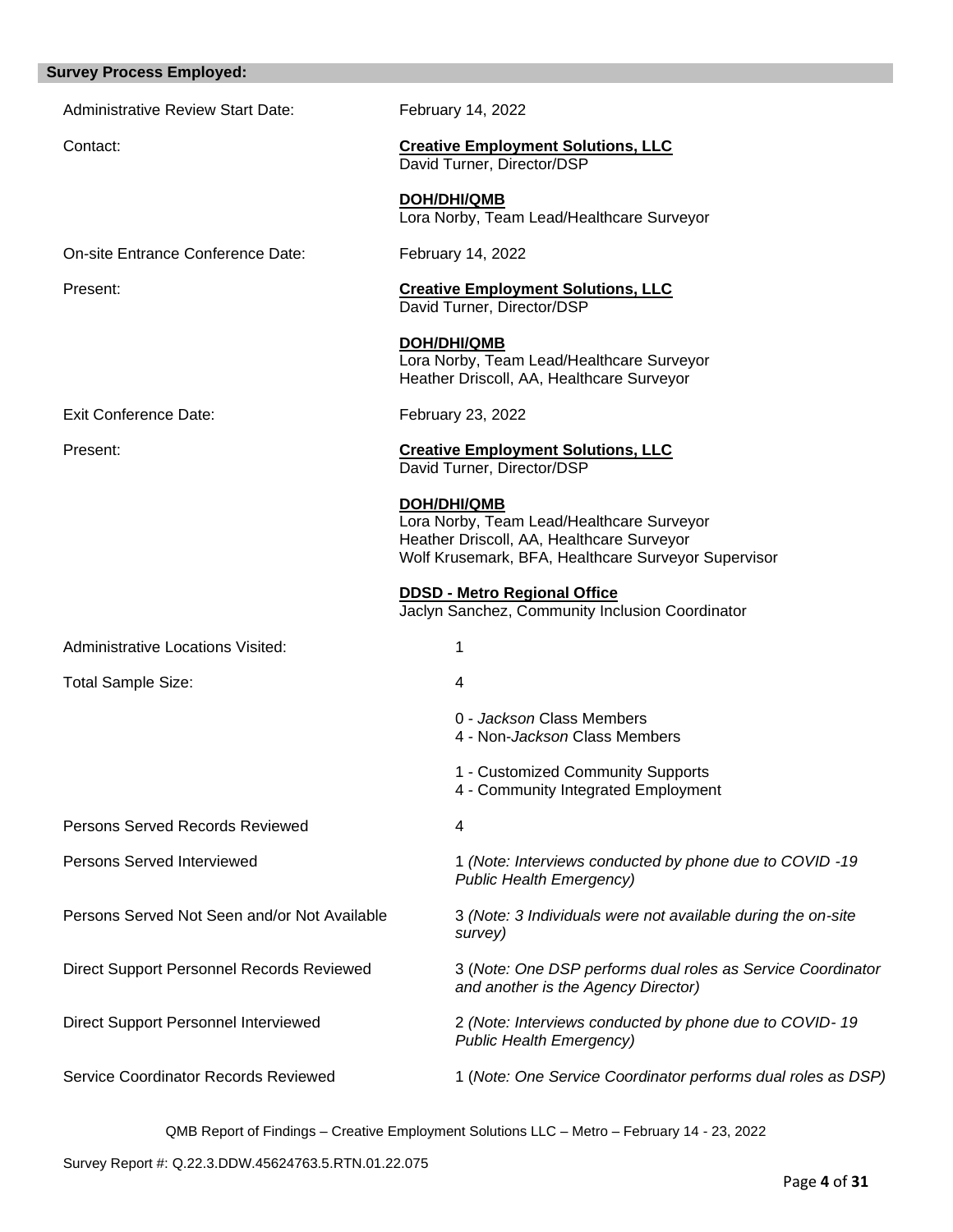### Administrative Processes and Records Reviewed:

- Medicaid Billing/Reimbursement Records for all Services Provided
- Individual Medical and Program Case Files, including, but not limited to:
	- °Individual Service Plans
		- **Progress on Identified Outcomes**
		- <sup>o</sup>Healthcare Plans
		- Medication Administration Records
		- Medical Emergency Response Plans
		- Therapy Evaluations and Plans
		- Healthcare Documentation Regarding Appointments and Required Follow-Up Other Required Health Information
- Internal Incident Management Reports and System Process / General Events Reports
- Personnel Files, including nursing and subcontracted staff
- Staff Training Records, Including Competency Interviews with Staff
- Agency Policy and Procedure Manual
- Caregiver Criminal History Screening Records
- Consolidated Online Registry/Employee Abuse Registry
- Human Rights Committee Notes and Meeting Minutes
- Quality Assurance / Improvement Plan

- CC: Distribution List: DOH Division of Health Improvement
	- DOH Developmental Disabilities Supports Division
	- DOH Office of Internal Audit

HSD - Medical Assistance Division

NM Attorney General's Office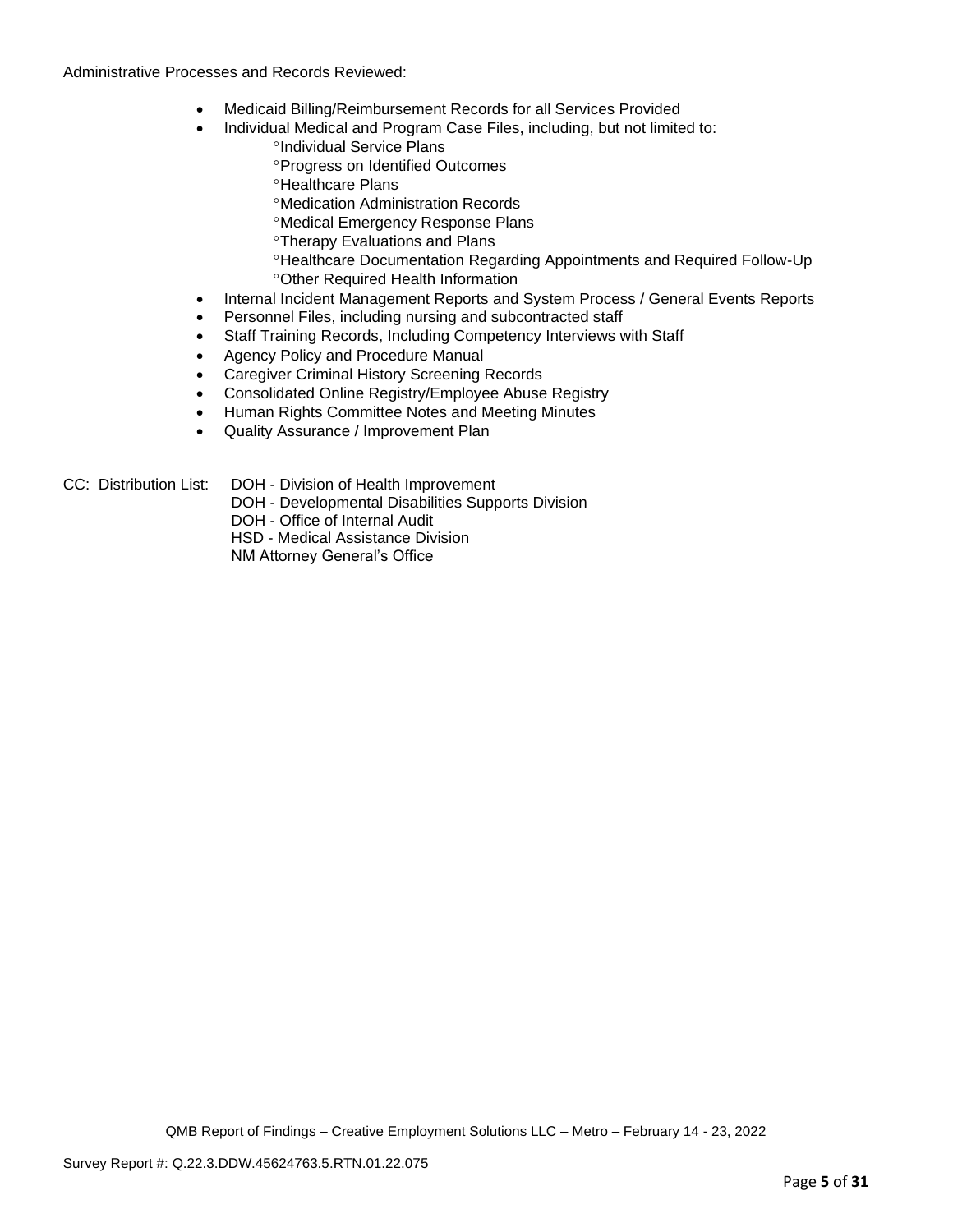# **Attachment A**

# **Provider Instructions for Completing the QMB Plan of Correction (POC) Process**

### *Introduction:*

After a QMB Compliance Survey, your QMB Report of Findings will be sent to you via e-mail.

Each provider must develop and implement a Plan of Correction (POC) that identifies specific quality assurance and quality improvement activities the agency will implement to correct deficiencies and prevent continued deficiencies and non-compliance.

Agencies must submit their Plan of Correction within ten (10) business days from the date you receive the QMB Report of Findings. (Providers who do not submit a POC within 10 business days may be referred to the DDSD Regional Office for purposes of contract management or the Internal Review Committee [IRC] for possible actions or sanctions).

Agencies must fully implement their approved Plan of Correction within 45 business days (10 business days to submit your POC for approval and 35 days to implement your approved Plan of Correction) from the date they receive the QMB Report of Findings. Providers who fail to complete a POC within the 45-business days allowed will be referred to the IRC for possible actions or sanctions.

If you have questions about the Plan of Correction process, call the Plan of Correction Coordinator at 505-273-1930 or email at [MonicaE.Valdez@state.nm.us.](mailto:MonicaE.Valdez@state.nm.us) Requests for technical assistance must be requested through your Regional DDSD Office.

The POC process cannot resolve disputes regarding findings. If you wish to dispute a finding on the official Report of Findings, you must file an Informal Reconsideration of Findings (IRF) request within ten (10) business days of receiving your report. Please note that you must still submit a POC for findings that are in question (see Attachment C).

### *Instructions for Completing Agency POC:*

### *Required Content*

Your Plan of Correction should provide a step-by-step description of the methods to correct each deficient practice cited to prevent recurrence and information that ensures the regulation cited comes into and remains in compliance. The remedies noted in your POC are expected to be added to your Agency's required, annual Quality Assurance (QA) Plan.

If a deficiency has already been corrected since the on-site survey, the plan should state how it was corrected, the completion date (date the correction was accomplished), and how possible recurrence of the deficiency will be prevented.

*The following details should be considered when developing your Plan of Correction:*

#### *The Plan of Correction must address each deficiency cited in the Report of Findings unless otherwise noted with a "No Plan of Correction Required statement." The Plan of Correction must address the five (5) areas listed below:*

- 1. How the specific and realistic corrective action will be accomplished for individuals found to have been affected by the deficient practice.
- 2. How the agency will identify other individuals who have the potential to be affected by the same deficient practice, and how the agency will act to protect those individuals in similar situations.
- 3. What Quality Assurance measures will be put into place and what systemic changes made to ensure the deficient practice will not recur.
- 4. Indicate how the agency plans to monitor its performance to make certain solutions are sustained. The agency must develop a QA plan for ensuring correction is achieved and sustained. This QA plan must be implemented, and the corrective action is evaluated for its effectiveness. The plan of correction is integrated into the agency quality assurance system; and
- 5. Include dates when corrective actions will be completed. The corrective action completion dates must be acceptable to the State.

*The following details should be considered when developing your Plan of Correction:*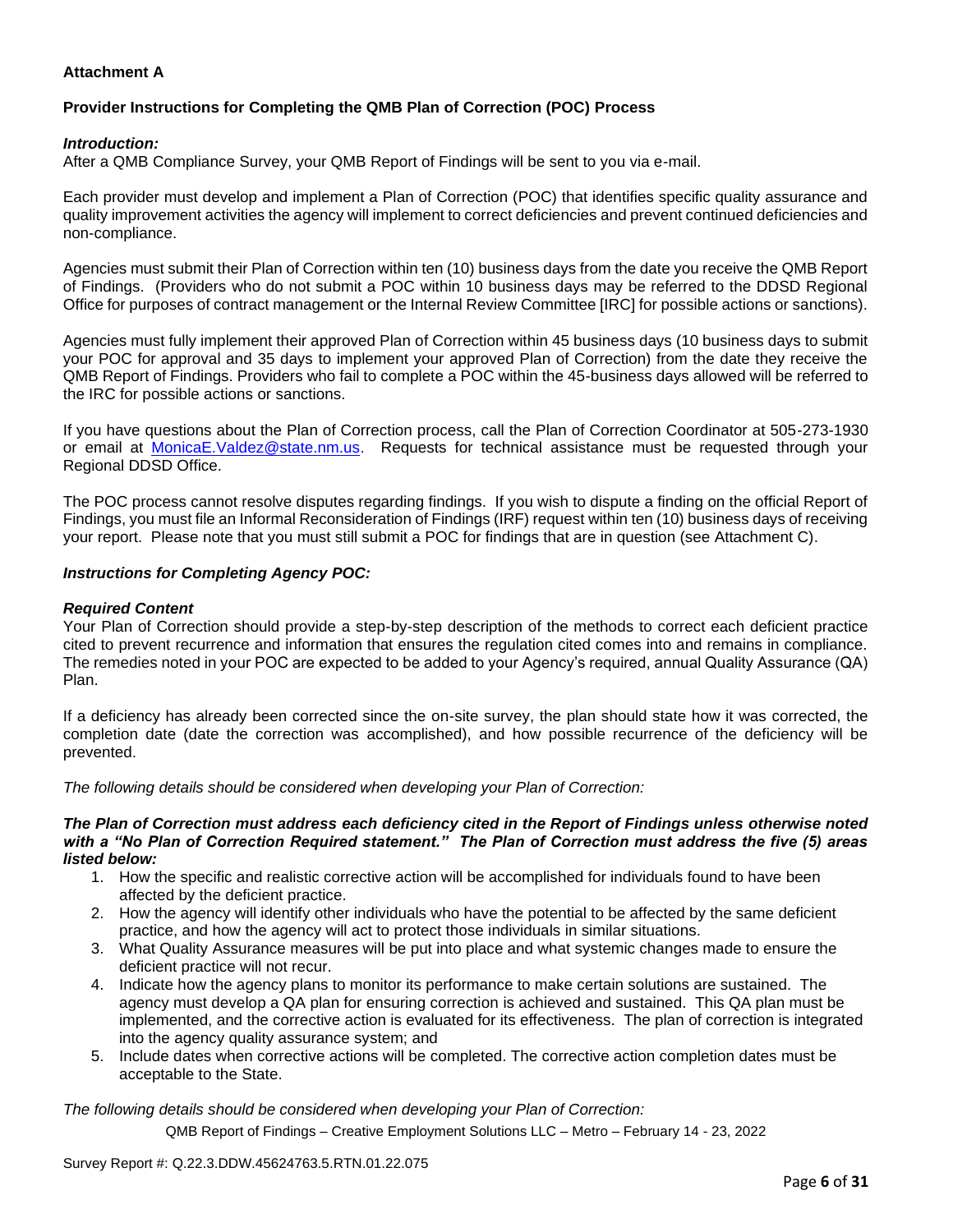- Details about how and when Individual Served, agency personnel and administrative and service delivery site files are audited by agency personnel to ensure they contain required documents;
- Information about how medication administration records are reviewed to verify they contain all required information before they are distributed to service sites, as they are being used, and after they are completed;
- Your processes for ensuring that all required agency personnel are trained on required DDSD required trainings;
- How accuracy in billing/reimbursement documentation is assured;
- How health, safety is assured;
- For Case Management providers, how Individual Service Plans are reviewed to verify they meet requirements, how the timeliness of level of care (LOC) packet submissions and consumer visits are tracked;
- Your process for gathering, analyzing and responding to quality data indicators; and,
- Details about Quality Targets in various areas, current status, analyses about why targets were not met, and remedies implemented.

*Note:* **Instruction or in-service of staff alone may not be a sufficient plan of correction.** This is a good first step toward correction, but additional steps must be taken to ensure the deficiency is corrected and will not recur.

## *Completion Dates*

- The plan of correction must include a **completion date** (entered in the far right-hand column) for each finding. Be sure the date is **realistic** in the amount of time your Agency will need to correct the deficiency; not to exceed 45 total business days.
- Direct care issues should be corrected immediately and monitored appropriately.
- Some deficiencies may require a staged plan to accomplish total correction.
- Deficiencies requiring replacement of equipment, etc., may require more time to accomplish correction but should show reasonable time frames.

## *Initial Submission of the Plan of Correction Requirements*

- 1. The Plan of Correction must be completed on the official QMB Survey Report of Findings/Plan of Correction Form and received by QMB within ten (10) business days from the date you received the report of findings.
- 2. For questions about the POC process, call the POC Coordinator, Monica Valdez at 505-273-1930 or email at [MonicaE.Valdez@state.nm.us](mailto:MonicaE.Valdez@state.nm.us) for assistance.
- 3. For Technical Assistance (TA) in developing or implementing your POC, contact your Regional DDSD Office.
- 4. Submit your POC to Monica Valdez, POC Coordinator in any of the following ways:
	- a. Electronically at [MonicaE.Valdez@state.nm.us](mailto:MonicaE.Valdez@state.nm.us) *(preferred method)*
		- b. Fax to 505-222-8661, or
		- c. Mail to POC Coordinator, 5301 Central Ave NE Suite 400, Albuquerque, New Mexico 87108
- 5. *Do not submit supporting documentation* (evidence of compliance) to QMB *until after* your POC has been approved by the QMB.
- 6. QMB will notify you when your POC has been "approved" or "denied."
	- a. During this time, whether your POC is "approved," or "denied," you will have a maximum of 45-business days from the date of receipt of your Report of Findings to correct all survey deficiencies.
	- b. If your POC is denied, it must be revised and resubmitted as soon as possible, as the 45-business day limit is in effect.
	- c. If your POC is denied a second time your agency may be referred to the Internal Review Committee.
	- d. You will receive written confirmation when your POC has been approved by QMB and a final deadline for completion of your POC.
	- e. Please note that all POC correspondence will be sent electronically unless otherwise requested.
- 7. Failure to submit your POC within 10 business days without prior approval of an extension by QMB will result in a referral to the Internal Review Committee and the possible implementation of monetary penalties and/or sanctions.

### *POC Document Submission Requirements*

Once your POC has been approved by the QMB Plan of Correction Coordinator you must submit copies of documents as evidence that all deficiencies have been corrected, as follows.

1. Your internal documents are due within a *maximum* of 45-business days of receipt of your Report of Findings.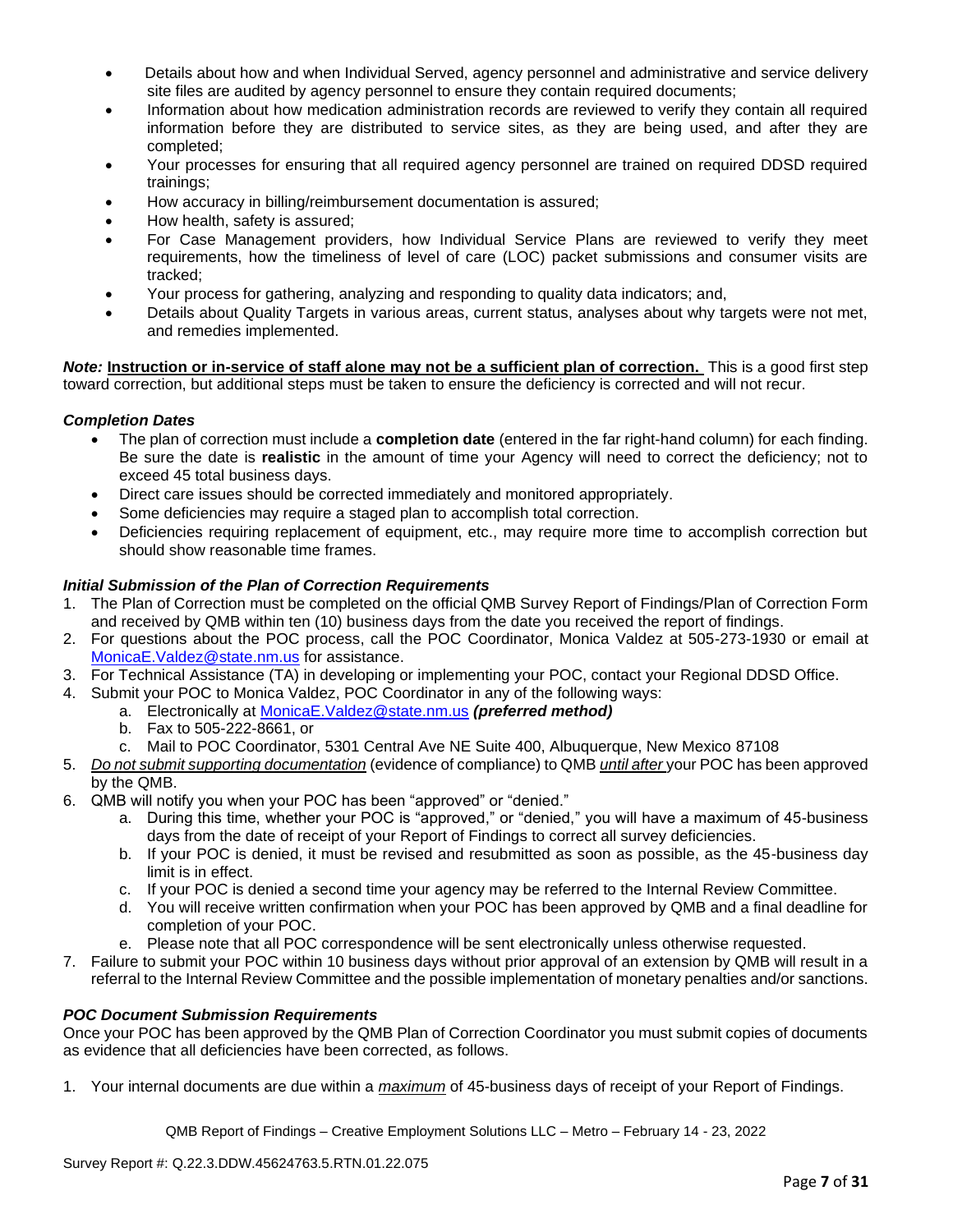- 2. It is preferred that you submit your documents via USPS or other carrier (scanned and saved to CD/DVD disc, flash drive, etc.). If documents containing HIPAA Protected Health Information (PHI) documents must be submitted through S-Comm (Therap), Fax or Postal System, do not send PHI directly to NMDOH email accounts. If the documents do not contain protected Health information (PHI) then you may submit your documents electronically scanned and attached to e-mails.
- 3. All submitted documents *must be annotated*; please be sure the tag numbers and Identification numbers are indicated on each document submitted. Documents which are not annotated with the Tag number and Identification number may not be accepted.
- 4. Do not submit original documents; Please provide copies or scanned electronic files for evidence. Originals must be maintained in the agency file(s) per DDSD Standards.
- 5. In lieu of some documents, you may submit copies of file or home audit forms that clearly indicate cited deficiencies have been corrected, other attestations of correction must be approved by the Plan of Correction Coordinator prior to their submission.
- 6. When billing deficiencies are cited, you must provide documentation to justify billing and/or void and adjust forms submitted to Xerox State Healthcare, LLC for the deficiencies cited in the Report of Findings.

**Revisions, Modifications or Extensions to your Plan of Correction (post QMB approval) must be made in writing and submitted to the Plan of Correction Coordinator, prior to the completion date and are approved on a case-by-case basis. No changes may be made to your POC or the timeframes for implementation without written approval of the POC Coordinator.**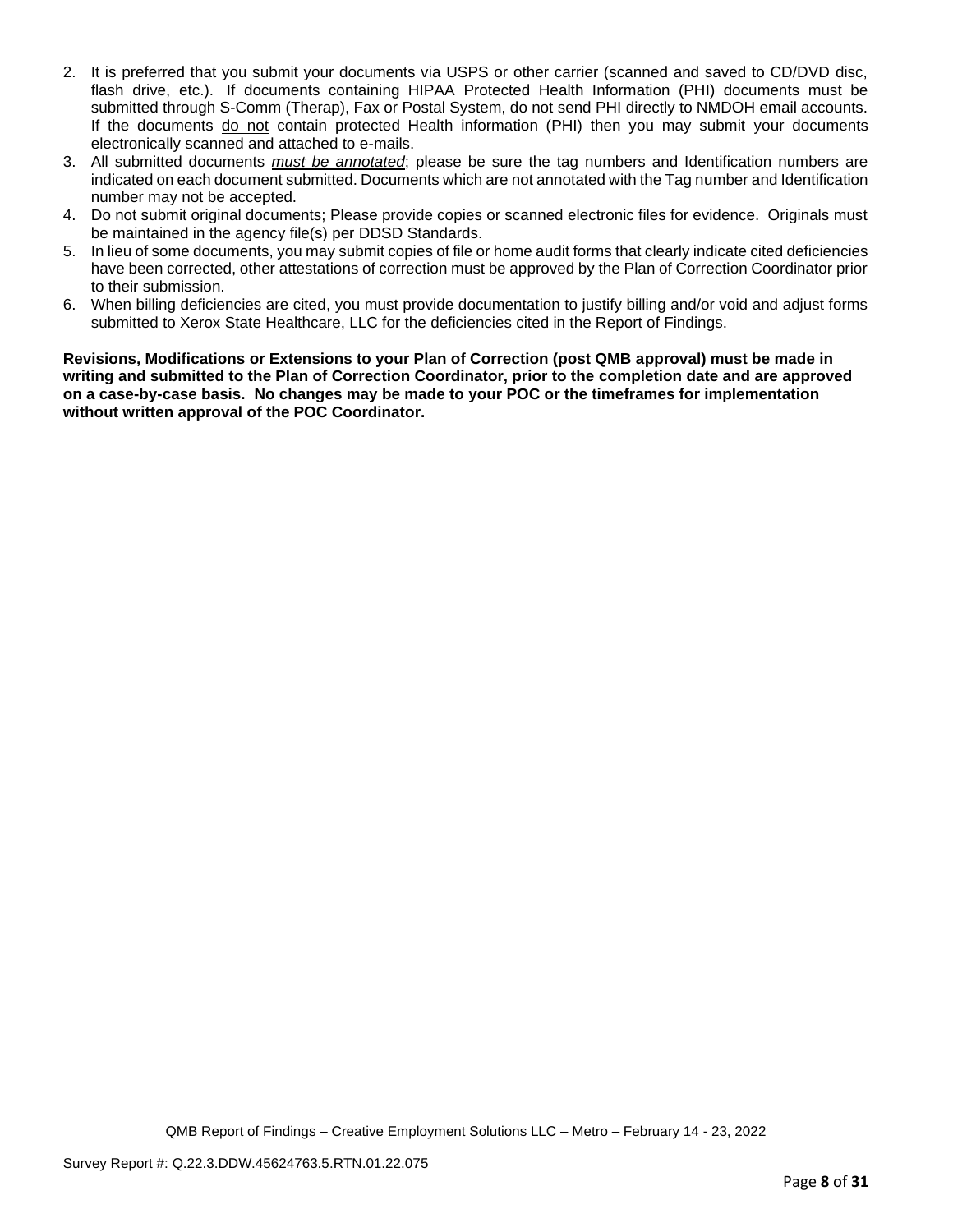# **Department of Health, Division of Health Improvement QMB Determination of Compliance Process**

The Division of Health Improvement, Quality Management Bureau (QMB) surveys compliance of the Developmental Disabilities Waiver (DDW) standards and other state and federal regulations. For the purpose of the LCA / CI survey the CMS waiver assurances have been grouped into four (4) Service Domains: Plan of Care (ISP Implementation); Qualified Providers; Health, Welfare and Safety; and Administrative Oversight (note that Administrative Oversight listed in this document is not the same as the CMS assurance of Administrative Authority. Used in this context it is related to the agency's operational policies and procedures, Quality Assurance system and Medicaid billing and reimbursement processes.)

The QMB Determination of Compliance process is based on provider compliance or non-compliance with standards and regulations identified during the on-site survey process and as reported in the QMB Report of Findings. All areas reviewed by QMB have been agreed to by DDSD and DHI/QMB and are reflective of CMS requirements. All deficiencies (non-compliance with standards and regulations) are identified and cited as either a Standard level deficiency or a Condition of Participation level deficiency in the QMB Reports of Findings. All deficiencies require corrective action when non-compliance is identified.

Each deficiency in your Report of Findings has been predetermined to be a Standard Level Deficiency, a Condition of Participation Level Deficiency, if below 85% compliance or a non-negotiable Condition of Participation Level Deficiency. Your Agency's overall Compliance Determination is based on a Scope and Severity Scale which takes into account the number of Standard and Condition Level Tags cited as well as the percentage of Individuals affected in the sample.

# **Conditions of Participation (CoPs)**

CoPs are based on the Centers for Medicare and Medicaid Services, Home and Community-Based Waiver required assurances, in addition to the New Mexico Developmental Disability Waiver (DDW) Service Standards. The Division of Health Improvement (DHI), in conjunction with the Developmental Disability Support Division (DDSD), has identified certain deficiencies that have the potential to be a Condition of Participation Level, if the tag falls below 85% compliance based on the number of people affected. Additionally, there are what are called nonnegotiable Conditions of Participation, regardless if one person or multiple people are affected. In this context, a CoP is defined as an essential / fundamental regulation or standard, which when out of compliance directly affects the health and welfare of the Individuals served. If no deficiencies within a Tag are at the level of a CoP, it is cited as a Standard Level Deficiency.

# *Service Domains and CoPs for Living Care Arrangements and Community Inclusion are as follows:*

**Service Domain: Service Plan: ISP Implementation -** *Services are delivered in accordance with the service plan, including type, scope, amount, duration and frequency specified in the service plan.*

### **Potential Condition of Participation Level Tags, if compliance is below 85%:**

- **1A08.3 –** Administrative Case File: Individual Service Plan / ISP Components
- **1A32 –** Administrative Case File: Individual Service Plan Implementation
- **LS14 –** Residential Service Delivery Site Case File (ISP and Healthcare Requirements)
- **IS14 –** CCS / CIES Service Delivery Site Case File (ISP and Healthcare Requirements)

**Service Domain: Qualified Providers -** *The State monitors non-licensed/non-certified providers to assure adherence to waiver requirements. The State implements its policies and procedures for verifying that provider training is conducted in accordance with State requirements and the approved waiver.*

### **Potential Condition of Participation Level Tags, if compliance is below 85%:**

- **1A20 -** Direct Support Personnel Training
- **1A22 -** Agency Personnel Competency
- **1A37 –** Individual Specific Training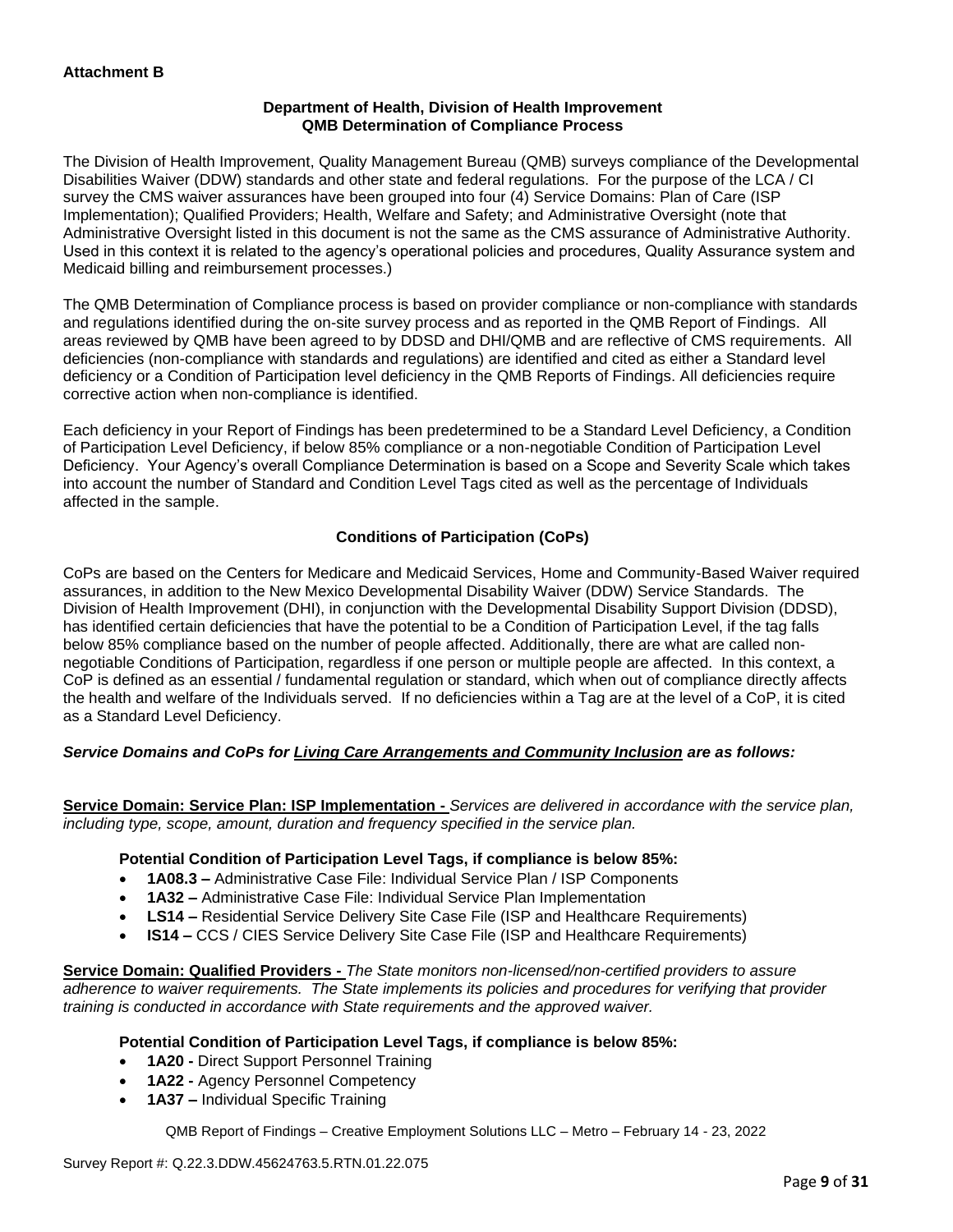### **Non-Negotiable Condition of Participation Level Tags (one or more Individuals are cited):**

- **1A25.1 –** Caregiver Criminal History Screening
- **1A26.1 –** Consolidated On-line Registry Employee Abuse Registry

**Service Domain: Health, Welfare and Safety -** *The State, on an ongoing basis, identifies, addresses and seeks to prevent occurrences of abuse, neglect and exploitation. Individuals shall be afforded their basic human rights. The provider supports individuals to access needed healthcare services in a timely manner.*

### **Potential Condition of Participation Level Tags, if compliance is below 85%:**

- **1A08.2 –** Administrative Case File: Healthcare Requirements & Follow-up
- **1A09 –** Medication Delivery Routine Medication Administration
- **1A09.1 –** Medication Delivery PRN Medication Administration
- **1A15.2 –** Administrative Case File: Healthcare Documentation (Therap and Required Plans)

### **Non-Negotiable Condition of Participation Level Tags (one or more Individuals are cited):**

- **1A05 –** General Requirements / Agency Policy and Procedure Requirements
- **1A07 –** Social Security Income (SSI) Payments
- **1A09.2 –** Medication Delivery Nurse Approval for PRN Medication
- **1A15 –** Healthcare Coordination Nurse Availability / Knowledge
- **1A31 –** Client Rights/Human Rights
- **LS25.1 –** Residential Reqts. (Physical Environment Supported Living / Family Living / Intensive Medical Living)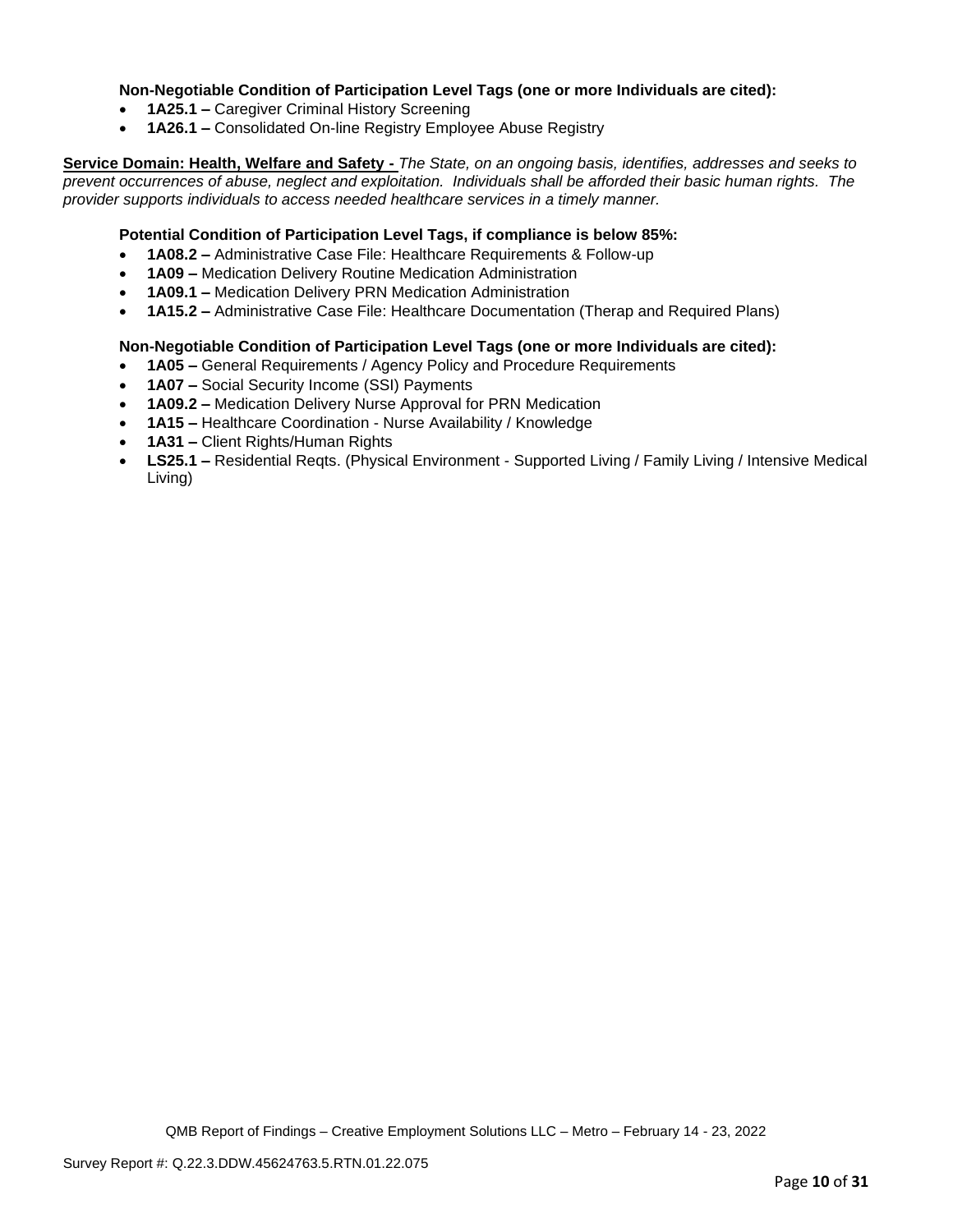# **Attachment C**

#### **Guidelines for the Provider Informal Reconsideration of Finding (IRF) Process**

### **Introduction:**

Throughout the QMB Survey process, surveyors are openly communicating with providers. Open communication means surveyors have clarified issues and/or requested missing information before completing the review through the use of the signed/dated "Document Request," or "Administrative Needs," etc. forms. Regardless, there may still be instances where the provider disagrees with a specific finding. Providers may use the following process to informally dispute a finding.

#### **Instructions:**

- 1. The Informal Reconsideration of the Finding (IRF) request must be received in writing to the QMB Bureau Chief **within 10 business days** of receipt of the final Report of Findings **(***Note: No extensions are granted for the IRF)***.**
- 2. The written request for an IRF *must* be completed on the QMB Request for Informal Reconsideration of Finding form available on the QMB website: <https://nmhealth.org/about/dhi/cbp/irf/>
- 3. The written request for an IRF must specify in detail the request for reconsideration and why the finding is inaccurate.
- 4. The IRF request must include all supporting documentation or evidence.
- 5. If you have questions about the IRF process, email the IRF Chairperson, Valerie V. Valdez at [valerie.valdez@state.nm.us](mailto:valerie.valdez@state.nm.us) for assistance.

#### **The following limitations apply to the IRF process:**

- The written request for an IRF and all supporting evidence must be received within 10 business days.
- Findings based on evidence requested during the survey and not provided may not be subject to reconsideration.
- The supporting documentation must be new evidence not previously reviewed or requested by the survey team.
- Providers must continue to complete their Plan of Correction during the IRF process
- Providers may not request an IRF to challenge the sampling methodology.
- Providers may not request an IRF based on disagreement with the nature of the standard or regulation.
- Providers may not request an IRF to challenge the team composition.
- Providers may not request an IRF to challenge the DHI/QMB determination of compliance or the length of their DDSD provider contract.

A Provider forfeits the right to an IRF if the request is not received within 10 business days of receiving the report and/or does not include all supporting documentation or evidence to show compliance with the standards and regulations.

The IRF Committee will review the request; the Provider will be notified in writing of the ruling; no face-to-face meeting will be conducted.

When a Provider requests that a finding be reconsidered, it does not stop or delay the Plan of Correction process. **Providers must continue to complete the Plan of Correction, including the finding in dispute regardless of the IRF status.** If a finding is removed or modified, it will be noted and removed or modified from the Report of Findings. It should be noted that in some cases a Plan of Correction may be completed prior to the IRF process being completed. The provider will be notified in writing on the decisions of the IRF committee.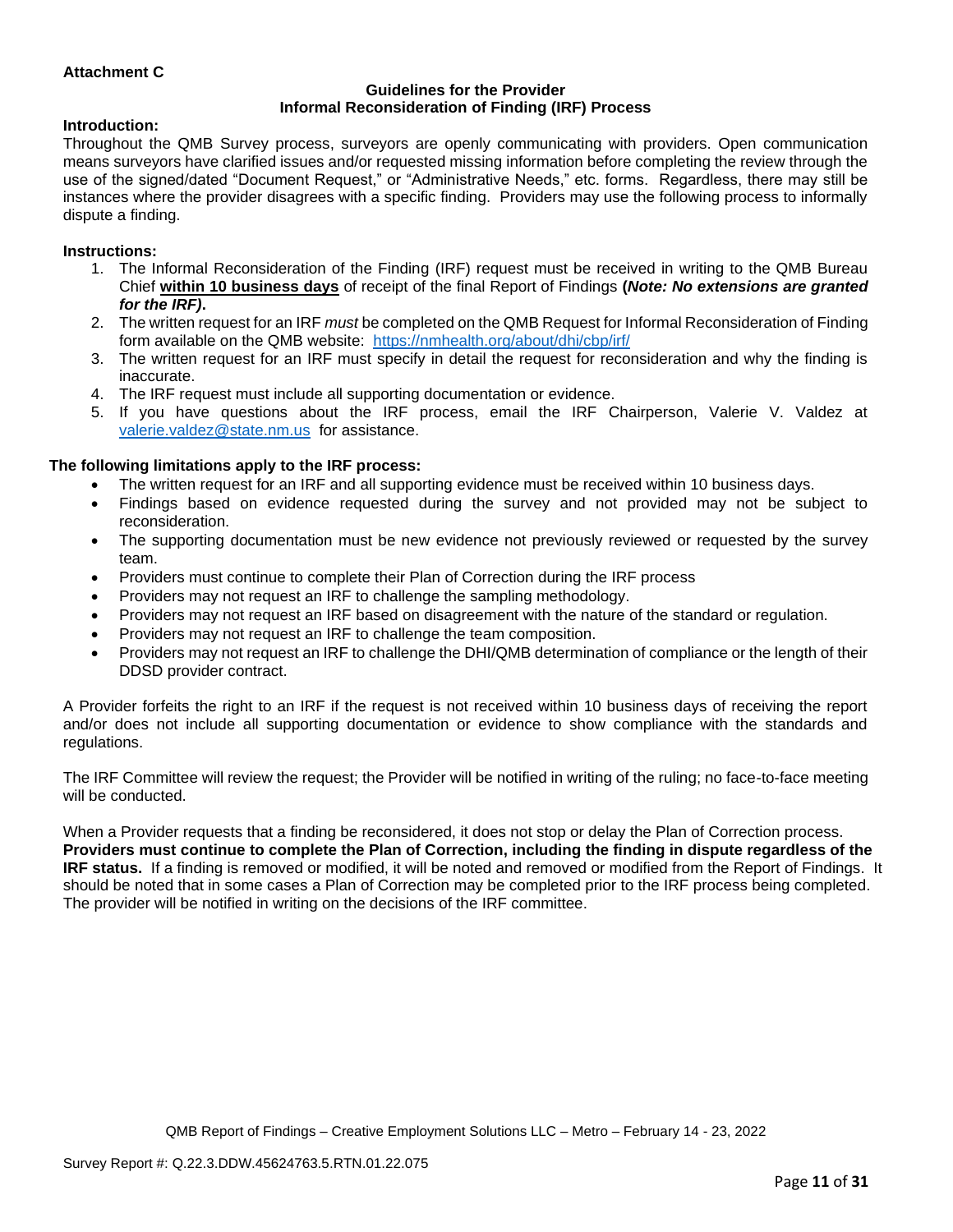# **QMB Determinations of Compliance**

## **Compliance:**

The QMB determination of *Compliance* indicates that a provider has either no deficiencies found during a survey or that no deficiencies at the Condition of Participation Level were found. The agency has obtained a level of compliance such that there is a minimal potential for harm to individuals' health and safety. To qualify for a determination of *Compliance*, the provider must have received no Conditions of Participation Level Deficiencies and have a minimal number of Individuals on the sample affected by the findings indicated in the Standards Level Tags.

### **Partial-Compliance with Standard Level Tags:**

The QMB determination of *Partial-Compliance with Standard Level Tags* indicates that a provider is in compliance with all Condition of Participation Level deficiencies but is out of compliance with a certain percentage of Standard Level deficiencies. This partial-compliance, if not corrected, may result in a negative outcome or the potential for more than minimal harm to individuals' health and safety. There are two ways to receive a determination of Partial Compliance with Standard Level Tags:

- 1. Your Report of Findings includes 16 or fewer Standards Level Tags with between 75% and 100% of the survey sample affected in any tag.
- 2. Your Report of Findings includes 17 or more Standard Level Tags with between 50% to 74% of the survey sample affected in any tag.

# **Partial-Compliance with Standard Level Tags and Condition of Participation Level Tags:**

The QMB determination of *Partial-Compliance with Standard Level Tags and Condition of Participation Level Tags*  indicates that a provider is out of compliance with one to five  $(1 - 5)$  Condition of Participation Level Tags. This partial-compliance, if not corrected, may result in a serious negative outcome or the potential for more than minimal harm to individuals' health and safety.

### **Non-Compliance:**

The QMB determination of *Non-Compliance* indicates a provider is significantly out of compliance with both Standard Level deficiencies and Conditions of Participation level deficiencies. This non-compliance, if not corrected, may result in a serious negative outcome or the potential for more than minimal harm to individuals' health and safety. There are three ways an agency can receive a determination of Non-Compliance:

- 1. Your Report of Findings includes 17 or more total Tags with 0 to 5 Condition of Participation Level Tags with 75% to 100% of the survey sample affected in any Condition of Participation Level tag.
- 2. Your Report of Findings includes any amount of Standard Level Tags with 6 or more Condition of Participation Level Tags.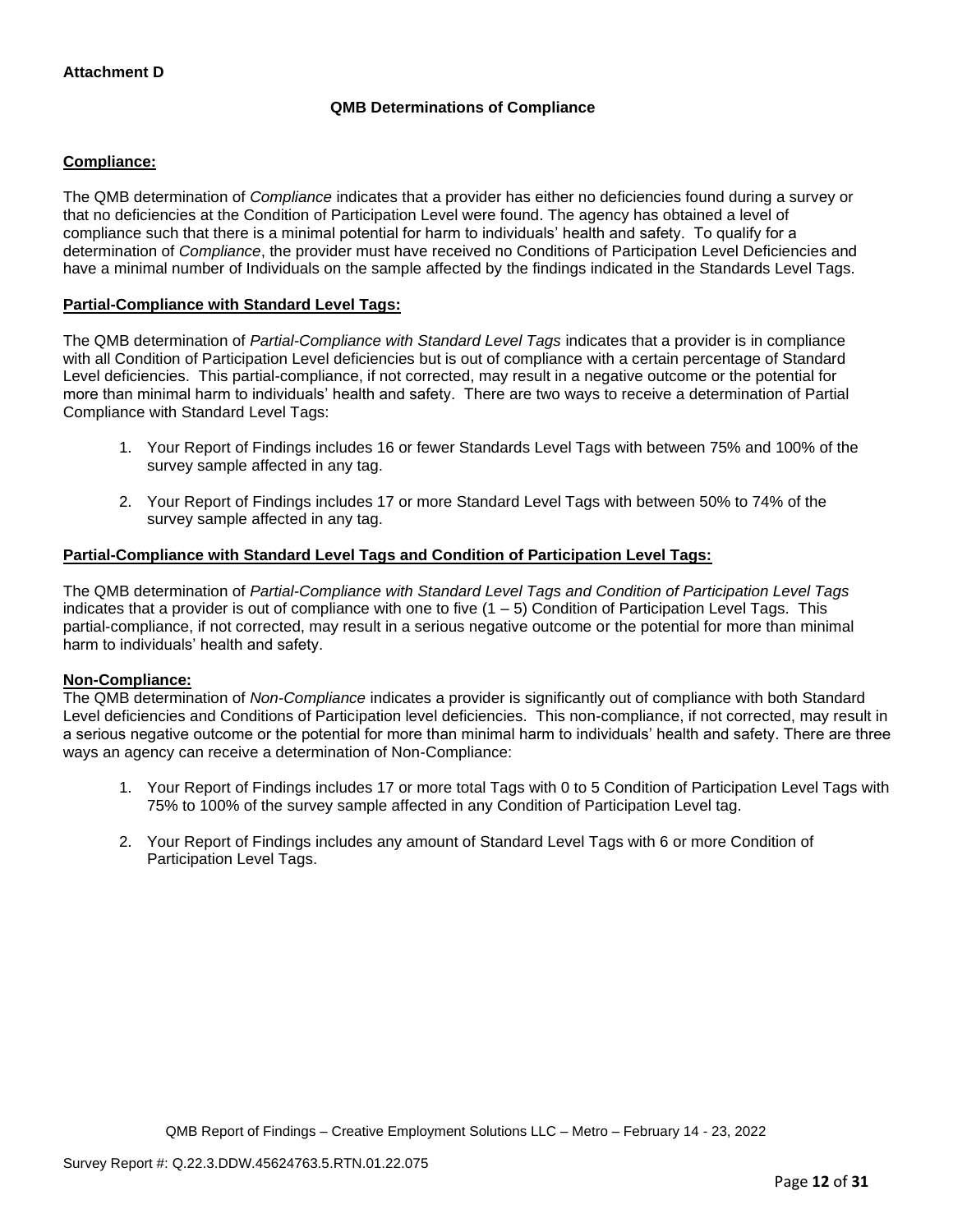| Compliance                                                                                                 | <b>Weighting</b>                                                                                                              |                                                                                                                          |                                                                                                                          |                                                                                                                        |                                                                                                                                |                                                                                                                             |                                                                                                               |
|------------------------------------------------------------------------------------------------------------|-------------------------------------------------------------------------------------------------------------------------------|--------------------------------------------------------------------------------------------------------------------------|--------------------------------------------------------------------------------------------------------------------------|------------------------------------------------------------------------------------------------------------------------|--------------------------------------------------------------------------------------------------------------------------------|-----------------------------------------------------------------------------------------------------------------------------|---------------------------------------------------------------------------------------------------------------|
| <b>Determination</b>                                                                                       |                                                                                                                               | LOW                                                                                                                      |                                                                                                                          | <b>MEDIUM</b>                                                                                                          |                                                                                                                                | <b>HIGH</b>                                                                                                                 |                                                                                                               |
| <b>Total Tags:</b>                                                                                         | up to 16                                                                                                                      | 17 or more                                                                                                               | up to 16                                                                                                                 | 17 or more                                                                                                             | <b>Any Amount</b>                                                                                                              | 17 or more                                                                                                                  | <b>Any Amount</b>                                                                                             |
|                                                                                                            | and                                                                                                                           | and                                                                                                                      | and                                                                                                                      | and                                                                                                                    | And/or                                                                                                                         | and                                                                                                                         | And/or                                                                                                        |
| COP Level Tags:                                                                                            | 0 COP                                                                                                                         | 0 COP                                                                                                                    | 0 COP                                                                                                                    | 0 COP                                                                                                                  | 1 to 5 COP                                                                                                                     | 0 to 5 CoPs                                                                                                                 | 6 or more COP                                                                                                 |
|                                                                                                            | and                                                                                                                           | and                                                                                                                      | and                                                                                                                      | and                                                                                                                    |                                                                                                                                | and                                                                                                                         |                                                                                                               |
| Sample Affected:                                                                                           | 0 to 74%                                                                                                                      | 0 to 49%                                                                                                                 | 75 to 100%                                                                                                               | 50 to 74%                                                                                                              |                                                                                                                                | 75 to 100%                                                                                                                  |                                                                                                               |
| "Non-Compliance"                                                                                           |                                                                                                                               |                                                                                                                          |                                                                                                                          |                                                                                                                        |                                                                                                                                | 17 or more<br><b>Total Tags with</b><br>75 to 100% of<br>the Individuals<br>in the sample<br>cited in any CoP<br>Level tag. | Any Amount of<br><b>Standard Level</b><br>Tags and 6 or<br>more Conditions<br>of Participation<br>Level Tags. |
| "Partial Compliance<br>with Standard Level<br>tags and Condition of<br><b>Participation Level</b><br>Tags" |                                                                                                                               |                                                                                                                          |                                                                                                                          |                                                                                                                        | <b>Any Amount</b><br><b>Standard Level</b><br>Tags, plus 1 to 5<br><b>Conditions of</b><br><b>Participation Level</b><br>tags. |                                                                                                                             |                                                                                                               |
| "Partial Compliance<br>with Standard Level<br>tags"                                                        |                                                                                                                               |                                                                                                                          | up to 16<br><b>Standard Level</b><br>Tags with 75 to<br>100% of the<br>individuals in<br>the sample cited<br>in any tag. | 17 or more<br><b>Standard Level</b><br>Tags with 50 to<br>74% of the<br>individuals in<br>the sample cited<br>any tag. |                                                                                                                                |                                                                                                                             |                                                                                                               |
| "Compliance"                                                                                               | Up to 16<br><b>Standard Level</b><br>Tags with 0 to<br><b>74% of the</b><br>individuals in<br>the sample<br>cited in any tag. | 17 or more<br><b>Standard Level</b><br>Tags with 0 to<br>49% of the<br>individuals in<br>the sample cited<br>in any tag. |                                                                                                                          |                                                                                                                        |                                                                                                                                |                                                                                                                             |                                                                                                               |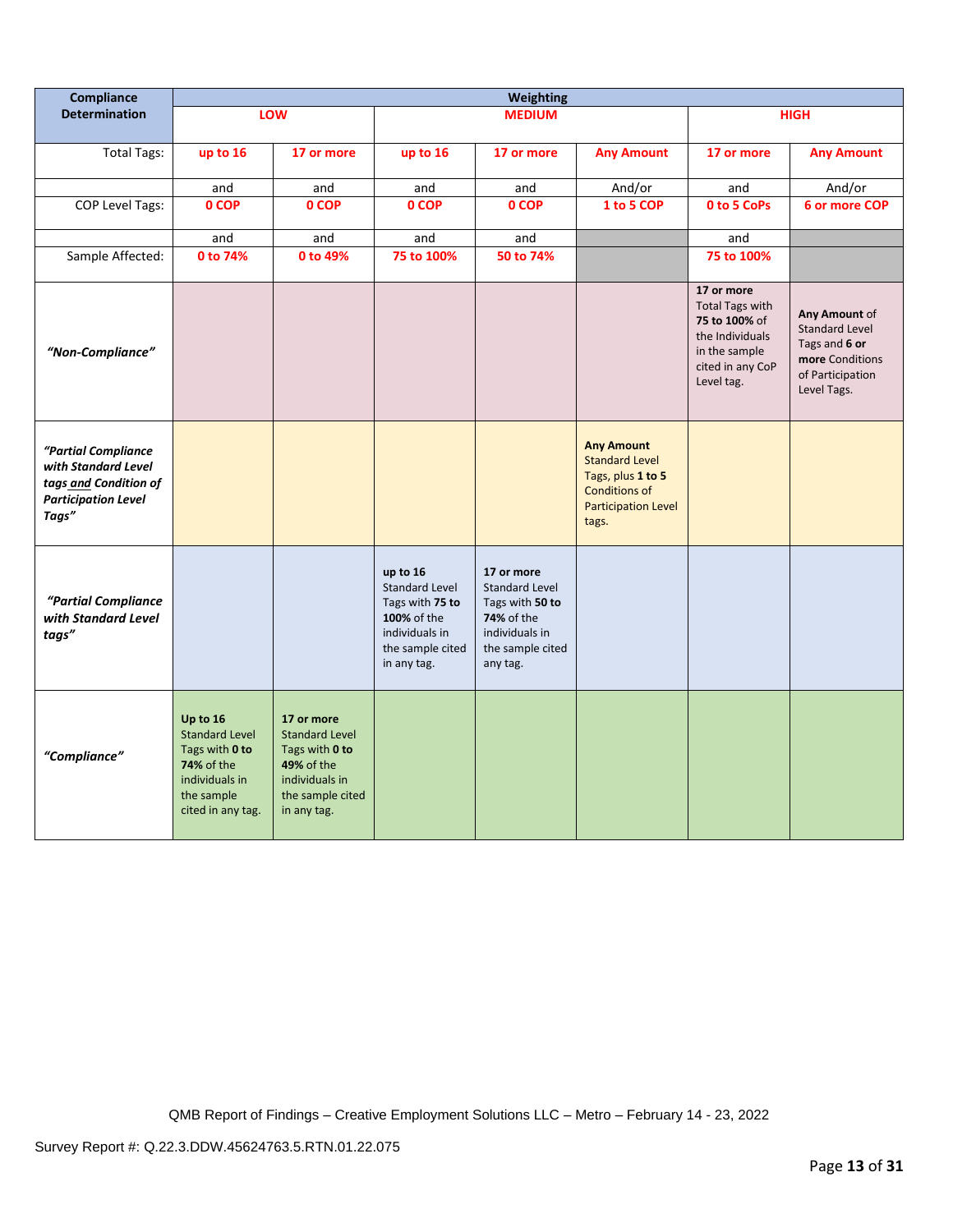# **Agency: Creative Employment Solutions, LLC - Metro Region** Program: Developmental Disabilities Waiver<br>Service: Customized Community Supports Customized Community Supports and Community Integrated Employment Services<br>Routine Survey Type:<br>Survey Date: **Survey Date: February 14 – 23, 2022**

| <b>Standard of Care</b>                                                                                                                                                                                                                                                                                                                                                                                                                                                                                                                                                                       | <b>Deficiencies</b>                                                                                                                                                                                                                                                         | Agency Plan of Correction, On-going QA/QI<br>and Responsible Party                                                                                                                                                                                                                                                                                        | <b>Completion</b><br><b>Date</b> |
|-----------------------------------------------------------------------------------------------------------------------------------------------------------------------------------------------------------------------------------------------------------------------------------------------------------------------------------------------------------------------------------------------------------------------------------------------------------------------------------------------------------------------------------------------------------------------------------------------|-----------------------------------------------------------------------------------------------------------------------------------------------------------------------------------------------------------------------------------------------------------------------------|-----------------------------------------------------------------------------------------------------------------------------------------------------------------------------------------------------------------------------------------------------------------------------------------------------------------------------------------------------------|----------------------------------|
| frequency specified in the service plan.                                                                                                                                                                                                                                                                                                                                                                                                                                                                                                                                                      |                                                                                                                                                                                                                                                                             | Service Domain: Service Plans: ISP Implementation - Services are delivered in accordance with the service plan, including type, scope, amount, duration and                                                                                                                                                                                               |                                  |
| Tag #1A08.3 Administrative Case File:                                                                                                                                                                                                                                                                                                                                                                                                                                                                                                                                                         | <b>Condition of Participation Level Deficiency</b>                                                                                                                                                                                                                          |                                                                                                                                                                                                                                                                                                                                                           |                                  |
| <b>Individual Service Plan / ISP Components</b><br><b>NMAC 7.26.5 SERVICE PLANS FOR</b><br>INDIVIDUALS WITH DEVELOPMENTAL<br>DISABILITIES LIVING IN THE COMMUNITY.<br>NMAC 7.26.5.12 DEVELOPMENT OF THE<br><b>INDIVIDUAL SERVICE PLAN (ISP) -</b><br><b>PARTICIPATION IN AND SCHEDULING OF</b><br><b>INTERDISCIPLINARY TEAM MEETINGS.</b>                                                                                                                                                                                                                                                     | After an analysis of the evidence it has been<br>determined there is a significant potential for a<br>negative outcome to occur.<br>Based on record review, the Agency did not<br>maintain a complete and confidential case file<br>at the administrative office for 1 of 4 | Provider:<br><b>State your Plan of Correction for the</b><br>deficiencies cited in this tag here (How is the<br>deficiency going to be corrected? This can be<br>specific to each deficiency cited or if possible an<br>overall correction?): $\rightarrow$                                                                                               |                                  |
| NMAC 7.26.5.14 DEVELOPMENT OF THE<br>INDIVIDUAL SERVICE PLAN (ISP) - CONTENT<br>OF INDIVIDUAL SERVICE PLANS.                                                                                                                                                                                                                                                                                                                                                                                                                                                                                  | individuals.<br>Review of the Agency administrative individual<br>case files revealed the following items were not<br>found, incomplete, and/or not current:                                                                                                                |                                                                                                                                                                                                                                                                                                                                                           |                                  |
| Developmental Disabilities (DD) Waiver Service<br>Standards 2/26/2018; Re-Issue: 12/28/2018; Eff<br>1/1/2019<br>Chapter 6 Individual Service Plan: The CMS<br>requires a person-centered service plan for every<br>person receiving HCBS. The DD Waiver's<br>person-centered service plan is the ISP.<br>6.5.2 ISP Revisions: The ISP is a dynamic<br>document that changes with the person's<br>desires, circumstances, and need. IDT members<br>must collaborate and request an IDT meeting<br>from the CM when a need to modify the ISP<br>arises. The CM convenes the IDT within ten days | ISP Teaching and Support Strategies:<br>Individual #3:<br>TSS not found for the Work / Learn Outcome<br>Statement / Action Steps:<br>• " will do mock transactions to practice<br>using self-service machines."                                                             | <b>Provider:</b><br><b>Enter your ongoing Quality</b><br><b>Assurance/Quality Improvement</b><br>processes as it related to this tag number<br>here (What is going to be done? How many<br>individuals is this going to affect? How often will<br>this be completed? Who is responsible? What<br>steps will be taken if issues are found?): $\rightarrow$ |                                  |
| of receipt of any reasonable request to convene<br>the team, either in person or through<br>teleconference.<br>6.6 DDSD ISP Template: The ISP must be                                                                                                                                                                                                                                                                                                                                                                                                                                         |                                                                                                                                                                                                                                                                             |                                                                                                                                                                                                                                                                                                                                                           |                                  |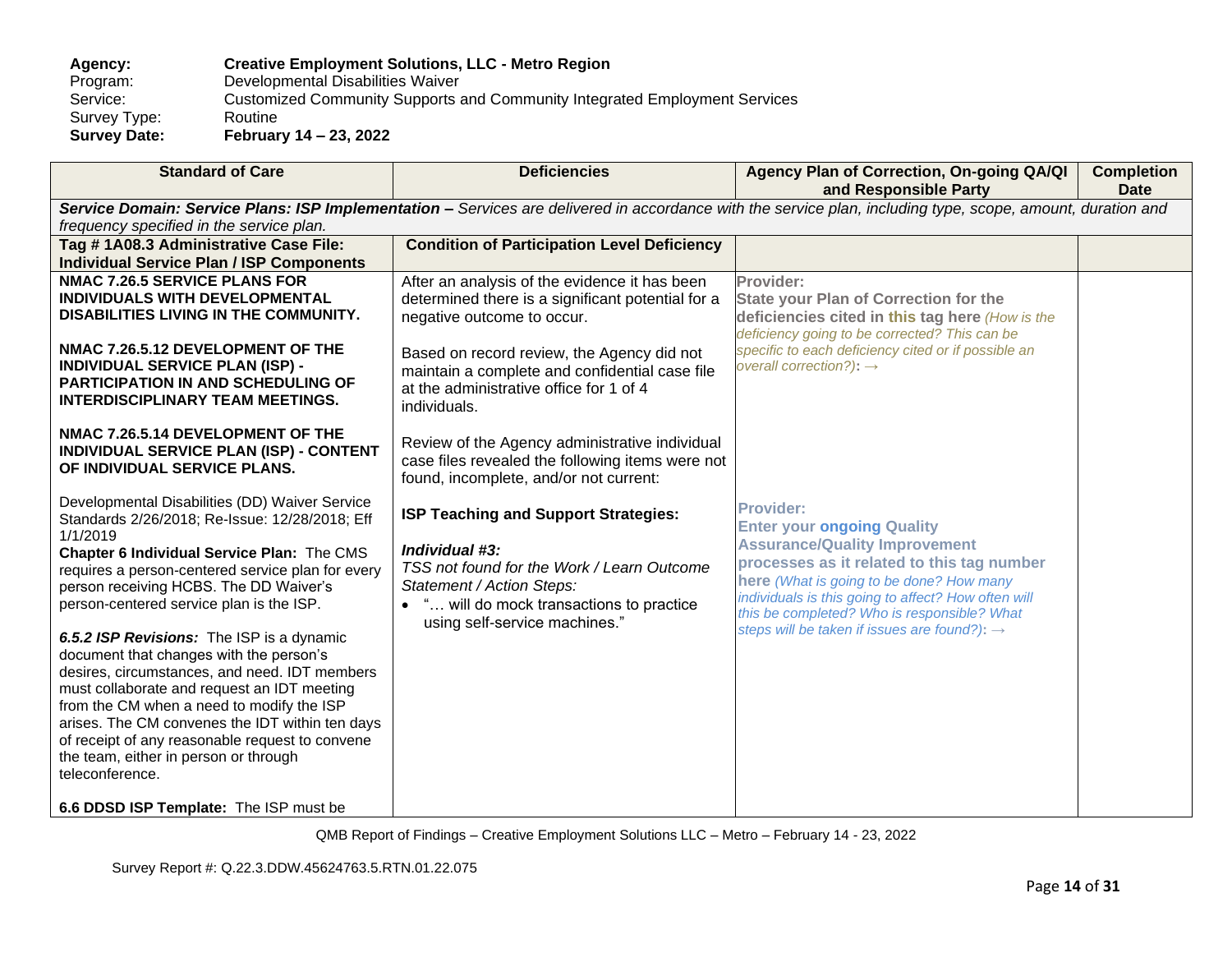| written according to templates provided by the     |  |  |
|----------------------------------------------------|--|--|
| DDSD. Both children and adults have designated     |  |  |
| ISP templates. The ISP template includes Vision    |  |  |
| Statements, Desired Outcomes, a meeting            |  |  |
| participant signature page, an Addendum A (i.e.    |  |  |
| an acknowledgement of receipt of specific          |  |  |
| information) and other elements depending on       |  |  |
| the age of the individual. The ISP templates may   |  |  |
| be revised and reissued by DDSD to incorporate     |  |  |
| initiatives that improve person - centered         |  |  |
| planning practices. Companion documents may        |  |  |
| also be issued by DDSD and be required for use     |  |  |
| in order to better demonstrate required elements   |  |  |
| of the PCP process and ISP development.            |  |  |
| The ISP is completed by the CM with the IDT        |  |  |
| input and must be completed according to the       |  |  |
| following requirements:                            |  |  |
| DD Waiver Provider Agencies should not<br>1.       |  |  |
| recommend service type, frequency, and amount      |  |  |
| (except for required case management services)     |  |  |
| on an individual budget prior to the Vision        |  |  |
| Statement and Desired Outcomes being               |  |  |
| developed.                                         |  |  |
| 2.<br>The person does not require IDT              |  |  |
| agreement/approval regarding his/her dreams,       |  |  |
| aspirations, and desired long-term outcomes.       |  |  |
| When there is disagreement, the IDT is<br>3.       |  |  |
| required to plan and resolve conflicts in a manner |  |  |
| that promotes health, safety, and quality of life  |  |  |
| through consensus. Consensus means a state of      |  |  |
| general agreement that allows members to           |  |  |
| support the proposal, at least on a trial basis.   |  |  |
| 4. A signature page and/or documentation of        |  |  |
| participation by phone must be completed.          |  |  |
| The CM must review a current Addendum A<br>5.      |  |  |
| and DHI ANE letter with the person and Court       |  |  |
| appointed guardian or parents of a minor, if       |  |  |
| applicable.                                        |  |  |
|                                                    |  |  |
| 6.6.3 Additional Requirements for Adults:          |  |  |
| Because children have access to other funding      |  |  |
| sources, a larger array of services are available  |  |  |
| to adults than to children through the DD Waiver.  |  |  |
| (See Chapter 7: Available Services and             |  |  |
| Individual Budget Development). The ISP            |  |  |
|                                                    |  |  |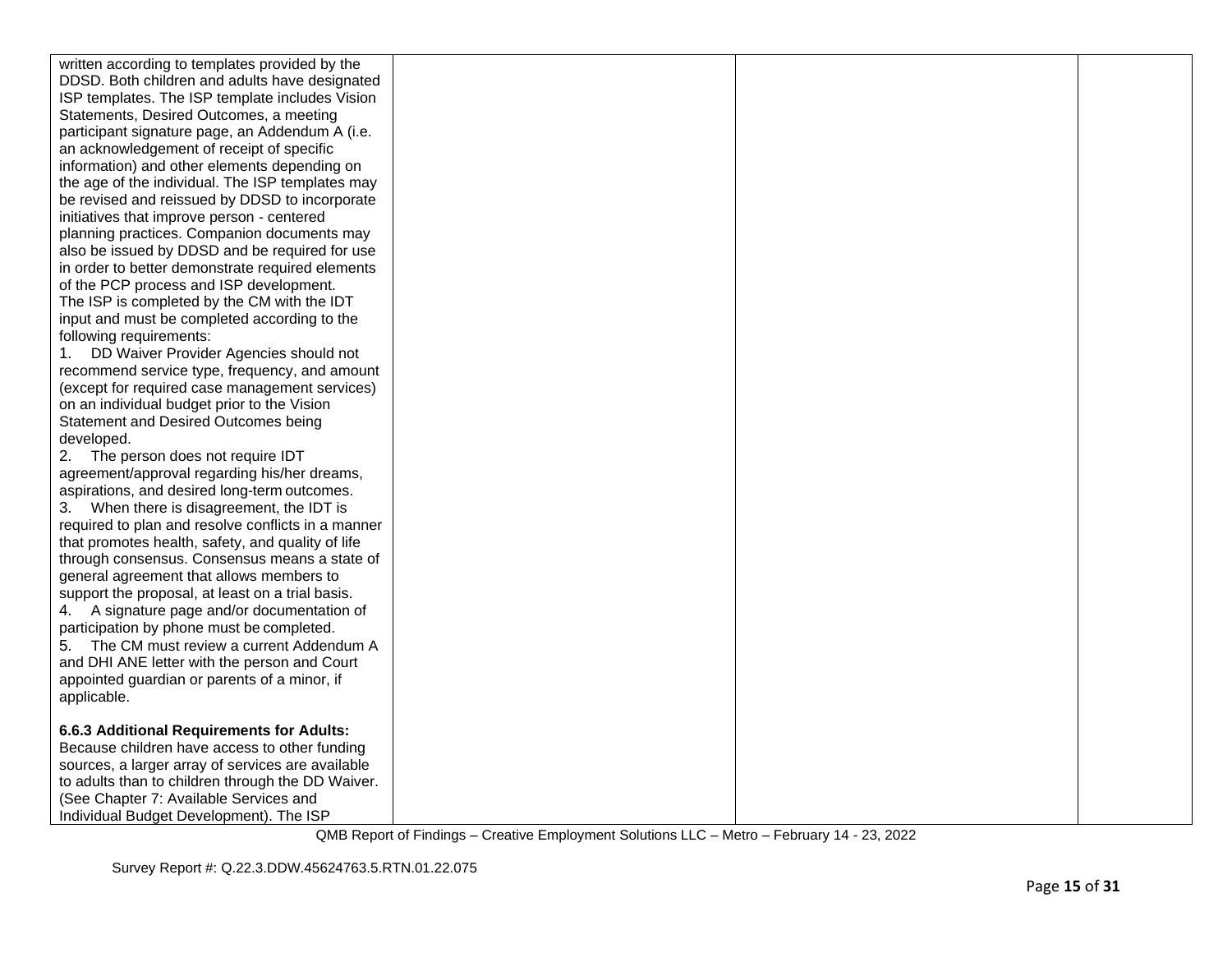| Template for adults is also more extensive,         |  |  |
|-----------------------------------------------------|--|--|
|                                                     |  |  |
| including Action Plans, Teaching and Support        |  |  |
| Strategies (TSS), Written Direct Support            |  |  |
| Instructions (WDSI), and Individual Specific        |  |  |
| Training (IST) requirements.                        |  |  |
|                                                     |  |  |
| 6.6.3.1. Action Plan: Each Desired Outcome          |  |  |
| requires an Action Plan. The Action Plan            |  |  |
| addresses individual strengths and capabilities in  |  |  |
| reaching Desired Outcomes. Multiple service         |  |  |
| types may be included in the Action Plan under a    |  |  |
| single Desired Outcome. Multiple Provider           |  |  |
| Agencies can and should be contributing to          |  |  |
| Action Plans toward each Desired Outcome.           |  |  |
| 1. Action Plans include actions the person will     |  |  |
| take; not just actions the staff will take.         |  |  |
| 2. Action Plans delineate which activities will be  |  |  |
|                                                     |  |  |
| completed within one year.                          |  |  |
| 3. Action Plans are completed through IDT           |  |  |
| consensus during the ISP meeting.                   |  |  |
| 4. Action Plans must indicate under                 |  |  |
| "Responsible Party" which DSP or service            |  |  |
| provider (i.e. Family Living, CCS, etc.) are        |  |  |
| responsible for carrying out the Action Step.       |  |  |
|                                                     |  |  |
| 6.6.3.2 Teaching and Supports Strategies            |  |  |
| (TSS) and Written Direct Support Instructions       |  |  |
| (WDSI): After the ISP meeting, IDT members          |  |  |
| conduct a task analysis and assessments             |  |  |
| necessary to create effective TSS and WDSI to       |  |  |
| support those Action Plans that require this extra  |  |  |
| detail. All TSS and WDSI should support the         |  |  |
| person in achieving his/her Vision.                 |  |  |
|                                                     |  |  |
| 6.6.3.3 Individual Specific Training in the ISP:    |  |  |
| The CM, with input from each DD Waiver              |  |  |
| Provider Agency at the annual ISP meeting,          |  |  |
| completes the IST requirements section of the       |  |  |
| ISP form listing all training needs specific to the |  |  |
| individual. Provider Agencies bring their           |  |  |
| proposed IST to the annual meeting. The IDT         |  |  |
| must reach a consensus about who needs to be        |  |  |
|                                                     |  |  |
| skill), and within what timeframe. (See Chapter     |  |  |
| trained, at what level (awareness, knowledge or     |  |  |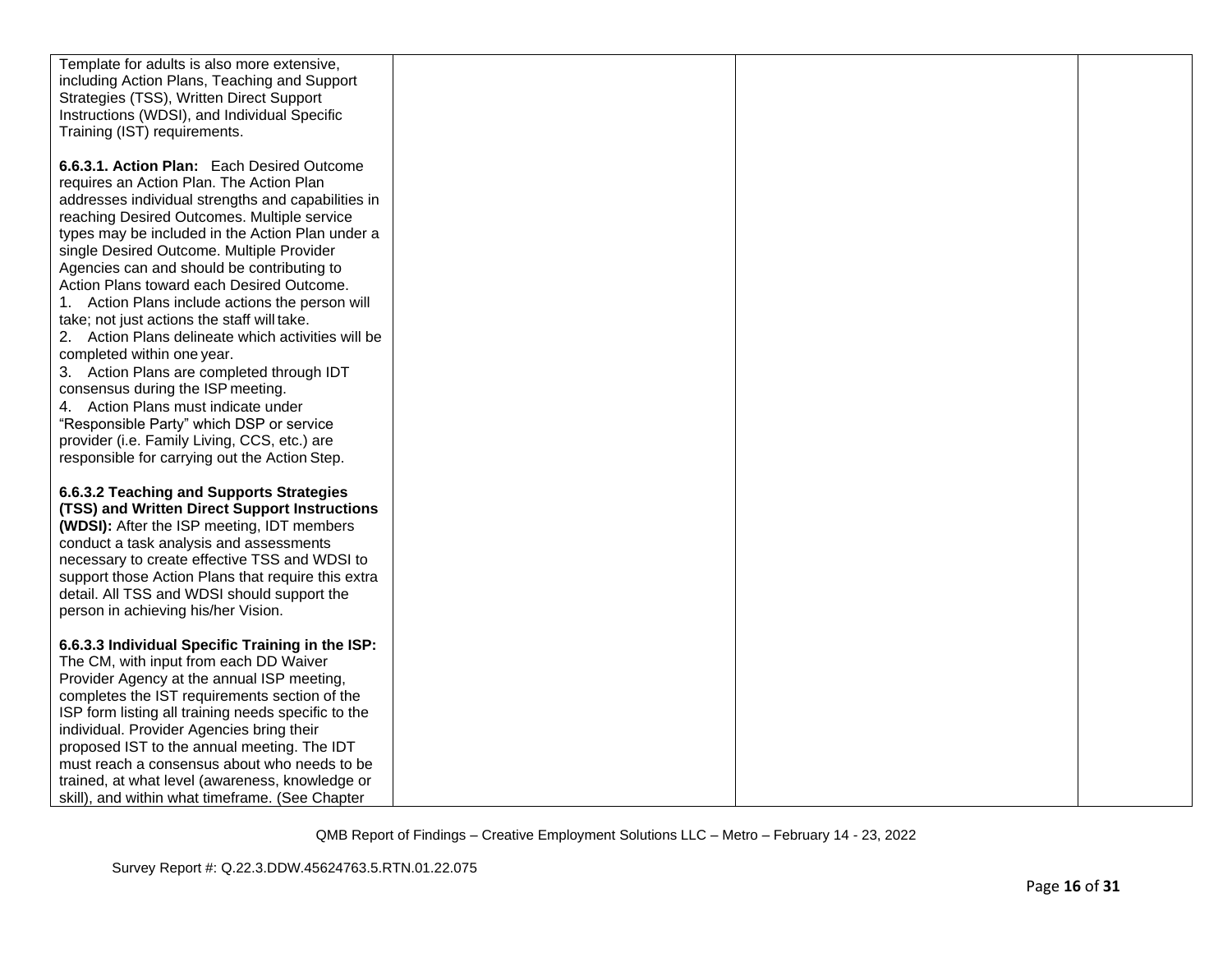| 17.10 Individual-Specific Training for more                                                         |  |  |
|-----------------------------------------------------------------------------------------------------|--|--|
| information about IST.)                                                                             |  |  |
| 6.8 ISP Implementation and Monitoring: All DD                                                       |  |  |
| Waiver Provider Agencies with a signed SFOC                                                         |  |  |
| are required to provide services as detailed in the                                                 |  |  |
| ISP. The ISP must be readily accessible to                                                          |  |  |
| Provider Agencies on the approved budget. (See                                                      |  |  |
| Chapter 20: Provider Documentation and Client                                                       |  |  |
| Records.) CMs facilitate and maintain                                                               |  |  |
| communication with the person, his/her                                                              |  |  |
| representative, other IDT members, Provider                                                         |  |  |
|                                                                                                     |  |  |
| Agencies, and relevant parties to ensure that the<br>person receives the maximum benefit of his/her |  |  |
|                                                                                                     |  |  |
| services and that revisions to the ISP are made                                                     |  |  |
| as needed. All DD Waiver Provider Agencies are                                                      |  |  |
| required to cooperate with monitoring activities                                                    |  |  |
| conducted by the CM and the DOH. Provider                                                           |  |  |
| Agencies are required to respond to issues at the                                                   |  |  |
| individual level and agency level as described in                                                   |  |  |
| Chapter 16: Qualified Provider Agencies.                                                            |  |  |
| <b>Chapter 20: Provider Documentation and</b>                                                       |  |  |
| <b>Client Records: 20.2 Client Records</b>                                                          |  |  |
| Requirements: All DD Waiver Provider                                                                |  |  |
| Agencies are required to create and maintain                                                        |  |  |
| individual client records. The contents of client                                                   |  |  |
| records vary depending on the unique needs of                                                       |  |  |
| the person receiving services and the resultant                                                     |  |  |
| information produced. The extent of                                                                 |  |  |
| documentation required for individual client                                                        |  |  |
| records per service type depends on the location                                                    |  |  |
| of the file, the type of service being provided, and                                                |  |  |
| the information necessary.                                                                          |  |  |
|                                                                                                     |  |  |
|                                                                                                     |  |  |
|                                                                                                     |  |  |
|                                                                                                     |  |  |
|                                                                                                     |  |  |
|                                                                                                     |  |  |
|                                                                                                     |  |  |
|                                                                                                     |  |  |
|                                                                                                     |  |  |
|                                                                                                     |  |  |
|                                                                                                     |  |  |
|                                                                                                     |  |  |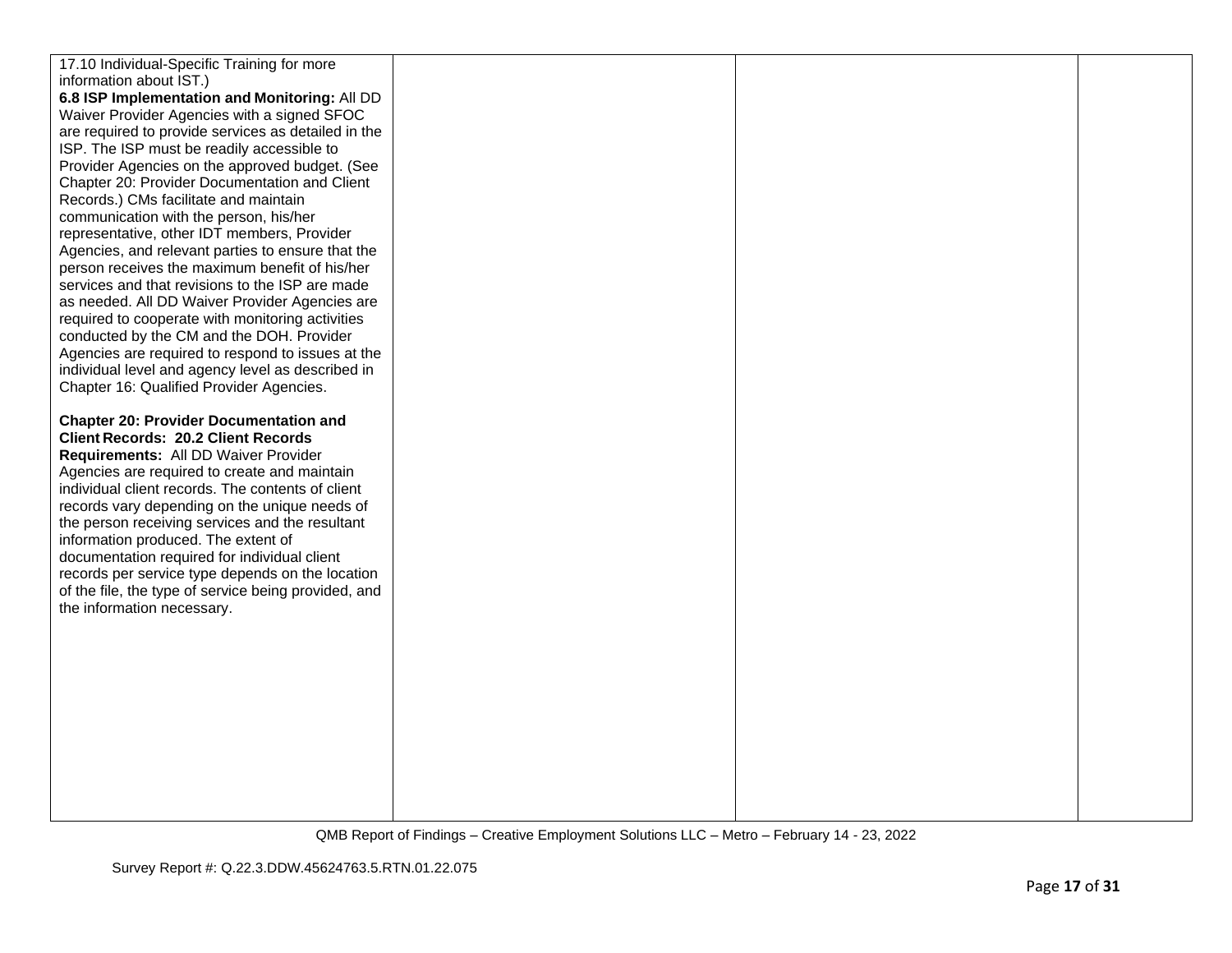| <b>Standard of Care</b>                         | <b>Deficiencies</b>                                                                                                                                 | Agency Plan of Correction, On-going QA/QI<br>and Responsible Party                                                                                      | <b>Completion</b><br><b>Date</b> |  |  |  |  |
|-------------------------------------------------|-----------------------------------------------------------------------------------------------------------------------------------------------------|---------------------------------------------------------------------------------------------------------------------------------------------------------|----------------------------------|--|--|--|--|
|                                                 |                                                                                                                                                     |                                                                                                                                                         |                                  |  |  |  |  |
|                                                 | Service Domain: Qualified Providers - The State monitors non-licensed/non-certified providers to assure adherence to waiver requirements. The State |                                                                                                                                                         |                                  |  |  |  |  |
|                                                 |                                                                                                                                                     | implements its policies and procedures for verifying that provider training is conducted in accordance with State requirements and the approved waiver. |                                  |  |  |  |  |
| Tag #1A22 Agency Personnel Competency           | <b>Condition of Participation Level Deficiency</b>                                                                                                  |                                                                                                                                                         |                                  |  |  |  |  |
| Developmental Disabilities (DD) Waiver          | After an analysis of the evidence it has been                                                                                                       | Provider:                                                                                                                                               |                                  |  |  |  |  |
| Service Standards 2/26/2018; Re-Issue:          | determined there is a significant potential for a                                                                                                   | <b>State your Plan of Correction for the</b>                                                                                                            |                                  |  |  |  |  |
| 12/28/2018; Eff 1/1/2019                        | negative outcome to occur.                                                                                                                          | deficiencies cited in this tag here (How is the                                                                                                         |                                  |  |  |  |  |
| Chapter 13: Nursing Services 13.2.11            |                                                                                                                                                     | deficiency going to be corrected? This can be                                                                                                           |                                  |  |  |  |  |
| Training and Implementation of Plans:           | Based on interview, the Agency did not ensure                                                                                                       | specific to each deficiency cited or if possible an                                                                                                     |                                  |  |  |  |  |
| 1. RNs and LPNs are required to provide         | training competencies were met for 2 of 3                                                                                                           | overall correction?): $\rightarrow$                                                                                                                     |                                  |  |  |  |  |
| Individual Specific Training (IST) regarding    | Direct Support Personnel.                                                                                                                           |                                                                                                                                                         |                                  |  |  |  |  |
| <b>HCPs and MERPs.</b>                          |                                                                                                                                                     |                                                                                                                                                         |                                  |  |  |  |  |
| 2. The agency nurse is required to deliver and  | When DSP were asked, if they assisted the                                                                                                           |                                                                                                                                                         |                                  |  |  |  |  |
| document training for DSP/DSS regarding the     | individual with medications and had                                                                                                                 |                                                                                                                                                         |                                  |  |  |  |  |
| healthcare interventions/strategies and MERPs   | received the Assisting with Medications                                                                                                             |                                                                                                                                                         |                                  |  |  |  |  |
| that the DSP are responsible to implement,      | (AWM) training, the following was reported:                                                                                                         |                                                                                                                                                         |                                  |  |  |  |  |
| clearly indicating level of competency achieved |                                                                                                                                                     |                                                                                                                                                         |                                  |  |  |  |  |
| by each trainee as described in Chapter 17.10   | • DSP #500 stated, "No I have not."                                                                                                                 | <b>Provider:</b>                                                                                                                                        |                                  |  |  |  |  |
| Individual-Specific Training.                   | (Individual #4)                                                                                                                                     | <b>Enter your ongoing Quality</b>                                                                                                                       |                                  |  |  |  |  |
|                                                 |                                                                                                                                                     | <b>Assurance/Quality Improvement</b>                                                                                                                    |                                  |  |  |  |  |
| <b>Chapter 17: Training Requirement</b>         | • DSP #501 stated, "We don't need to                                                                                                                | processes as it related to this tag number                                                                                                              |                                  |  |  |  |  |
| 17.10 Individual-Specific Training: The         | because we don't do meds." (Individual #2)                                                                                                          | here (What is going to be done? How many<br>individuals is this going to affect? How often will                                                         |                                  |  |  |  |  |
| following are elements of IST: defined          |                                                                                                                                                     | this be completed? Who is responsible? What                                                                                                             |                                  |  |  |  |  |
| standards of performance, curriculum tailored   | (Note: Individuals #2 & 4 have prescribed                                                                                                           | steps will be taken if issues are found?): $\rightarrow$                                                                                                |                                  |  |  |  |  |
| to teach skills and knowledge necessary to      | PRN medication. Per the Medication                                                                                                                  |                                                                                                                                                         |                                  |  |  |  |  |
| meet those standards of performance, and        | Administration Assessment Tool, Individuals                                                                                                         |                                                                                                                                                         |                                  |  |  |  |  |
| formal examination or demonstration to verify   | #2 & 4 require assistance with medication                                                                                                           |                                                                                                                                                         |                                  |  |  |  |  |
| standards of performance, using the             | delivery by staff)                                                                                                                                  |                                                                                                                                                         |                                  |  |  |  |  |
| established DDSD training levels of             |                                                                                                                                                     |                                                                                                                                                         |                                  |  |  |  |  |
| awareness, knowledge, and skill.                |                                                                                                                                                     |                                                                                                                                                         |                                  |  |  |  |  |
| Reaching an awareness level may be              |                                                                                                                                                     |                                                                                                                                                         |                                  |  |  |  |  |
| accomplished by reading plans or other          |                                                                                                                                                     |                                                                                                                                                         |                                  |  |  |  |  |
| information. The trainee is cognizant of        |                                                                                                                                                     |                                                                                                                                                         |                                  |  |  |  |  |
| information related to a person's specific      |                                                                                                                                                     |                                                                                                                                                         |                                  |  |  |  |  |
| condition. Verbal or written recall of basic    |                                                                                                                                                     |                                                                                                                                                         |                                  |  |  |  |  |
| information or knowing where to access the      |                                                                                                                                                     |                                                                                                                                                         |                                  |  |  |  |  |
| information can verify awareness.               |                                                                                                                                                     |                                                                                                                                                         |                                  |  |  |  |  |
| Reaching a knowledge level may take the         |                                                                                                                                                     |                                                                                                                                                         |                                  |  |  |  |  |
| form of observing a plan in action, reading a   |                                                                                                                                                     |                                                                                                                                                         |                                  |  |  |  |  |
| plan more thoroughly, or having a plan          |                                                                                                                                                     |                                                                                                                                                         |                                  |  |  |  |  |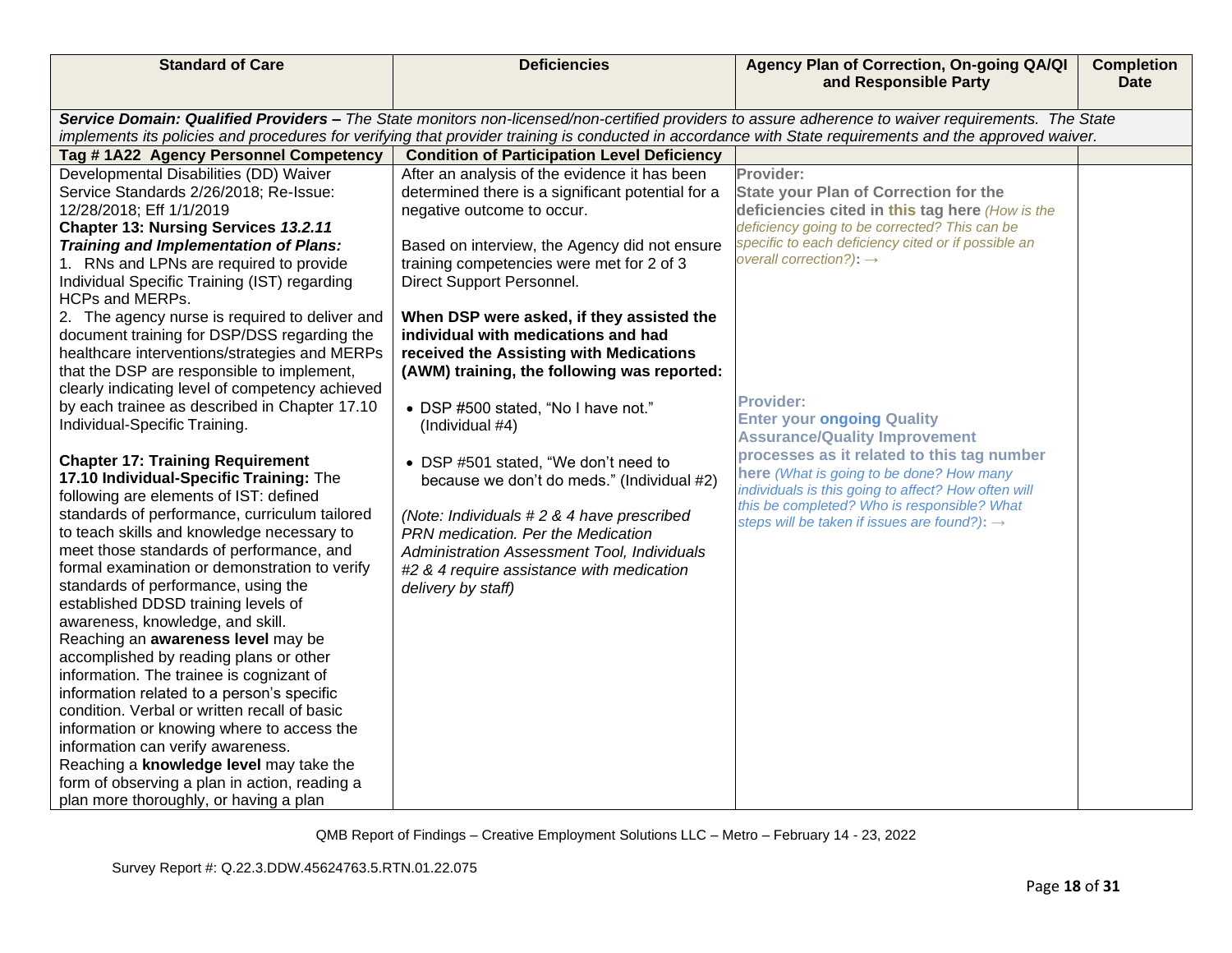| described by the author or their designee.       |  |  |
|--------------------------------------------------|--|--|
| Verbal or written recall or demonstration may    |  |  |
| verify this level of competence.                 |  |  |
| Reaching a skill level involves being trained    |  |  |
| by a therapist, nurse, designated or             |  |  |
| experienced designated trainer. The trainer      |  |  |
| shall demonstrate the techniques according to    |  |  |
| the plan. Then they observe and provide          |  |  |
| feedback to the trainee as they implement the    |  |  |
| techniques. This should be repeated until        |  |  |
| competence is demonstrated. Demonstration        |  |  |
| of skill or observed implementation of the       |  |  |
| techniques or strategies verifies skill level    |  |  |
| competence. Trainees should be observed on       |  |  |
| more than one occasion to ensure appropriate     |  |  |
| techniques are maintained and to provide         |  |  |
| additional coaching/feedback.                    |  |  |
| Individuals shall receive services from          |  |  |
| competent and qualified Provider Agency          |  |  |
| personnel who must successfully complete IST     |  |  |
| requirements in accordance with the              |  |  |
| specifications described in the ISP of each      |  |  |
| person supported.                                |  |  |
| IST must be arranged and conducted at<br>1.      |  |  |
| least annually. IST includes training on the ISP |  |  |
| Desired Outcomes, Action Plans, strategies,      |  |  |
| and information about the person's preferences   |  |  |
| regarding privacy, communication style, and      |  |  |
| routines. More frequent training may be          |  |  |
| necessary if the annual ISP changes before the   |  |  |
| year ends.                                       |  |  |
| IST for therapy-related WDSI, HCPs,<br>2.        |  |  |
| MERPs, CARMPs, PBSA, PBSP, and BCIP,             |  |  |
| must occur at least annually and more often if   |  |  |
| plans change, or if monitoring by the plan       |  |  |
| author or agency finds incorrect                 |  |  |
| implementation, when new DSP or CM are           |  |  |
| assigned to work with a person, or when an       |  |  |
| existing DSP or CM requires a refresher.         |  |  |
| 3. The competency level of the training is       |  |  |
| based on the IST section of the ISP.             |  |  |
| 4. The person should be present for and          |  |  |
| involved in IST whenever possible.               |  |  |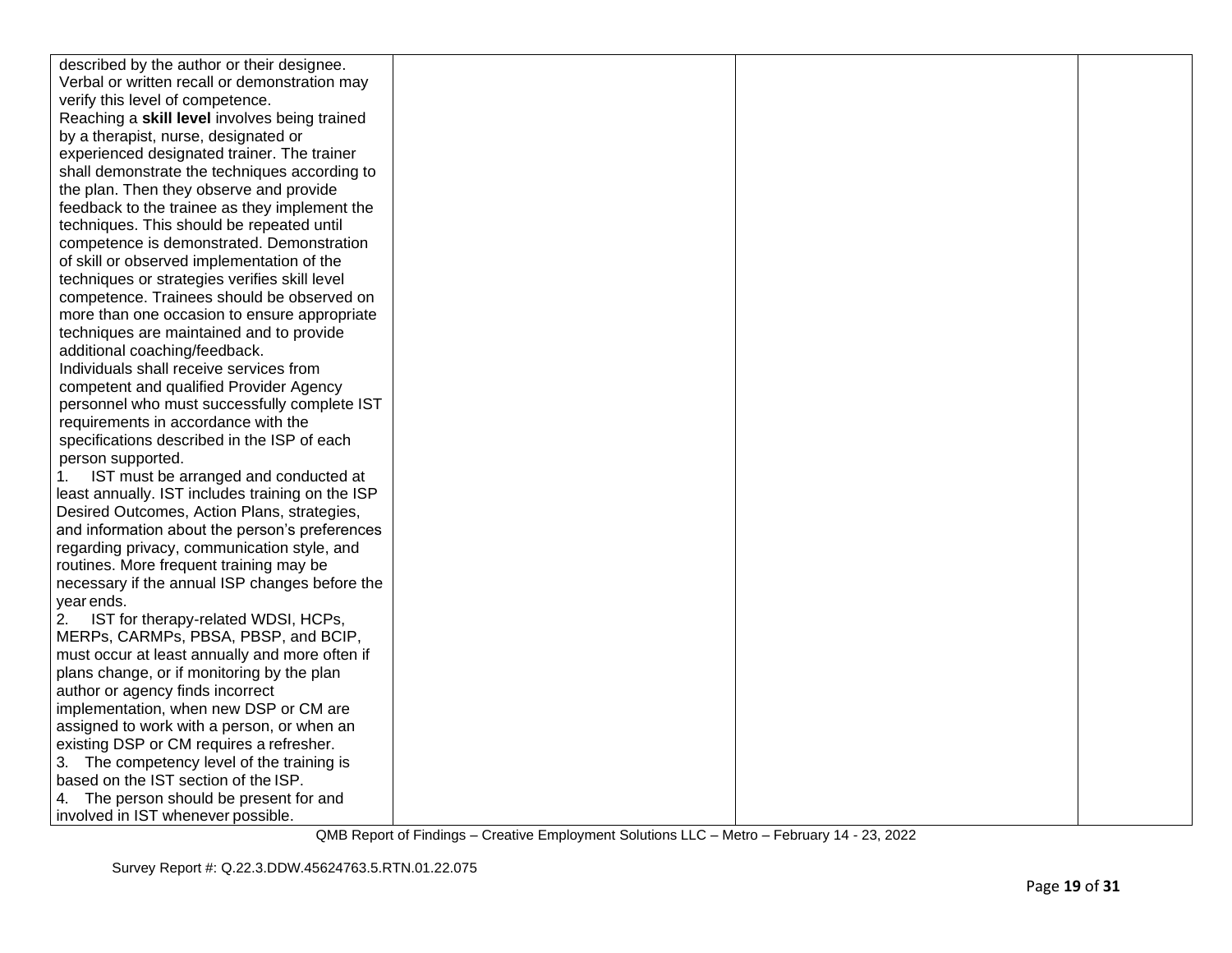| 5. Provider Agencies are responsible for          |  |  |
|---------------------------------------------------|--|--|
| tracking of IST requirements.                     |  |  |
|                                                   |  |  |
| 6. Provider Agencies must arrange and             |  |  |
| ensure that DSP's are trained on the contents     |  |  |
| of the plans in accordance with timelines         |  |  |
| indicated in the Individual-Specific Training     |  |  |
| Requirements: Support Plans section of the        |  |  |
| ISP and notify the plan authors when new DSP      |  |  |
| are hired to arrange for trainings.               |  |  |
| 7. If a therapist, BSC, nurse, or other author of |  |  |
| a plan, healthcare or otherwise, chooses to       |  |  |
| designate a trainer, that person is still         |  |  |
| responsible for providing the curriculum to the   |  |  |
| designated trainer. The author of the plan is     |  |  |
| also responsible for ensuring the designated      |  |  |
| trainer is verifying competency in alignment      |  |  |
| with their curriculum, doing periodic quality     |  |  |
|                                                   |  |  |
| assurance checks with their designated trainer,   |  |  |
| and re-certifying the designated trainer at least |  |  |
| annually and/or when there is a change to a       |  |  |
| person's plan.                                    |  |  |
|                                                   |  |  |
|                                                   |  |  |
|                                                   |  |  |
|                                                   |  |  |
|                                                   |  |  |
|                                                   |  |  |
|                                                   |  |  |
|                                                   |  |  |
|                                                   |  |  |
|                                                   |  |  |
|                                                   |  |  |
|                                                   |  |  |
|                                                   |  |  |
|                                                   |  |  |
|                                                   |  |  |
|                                                   |  |  |
|                                                   |  |  |
|                                                   |  |  |
|                                                   |  |  |
|                                                   |  |  |
|                                                   |  |  |
|                                                   |  |  |
|                                                   |  |  |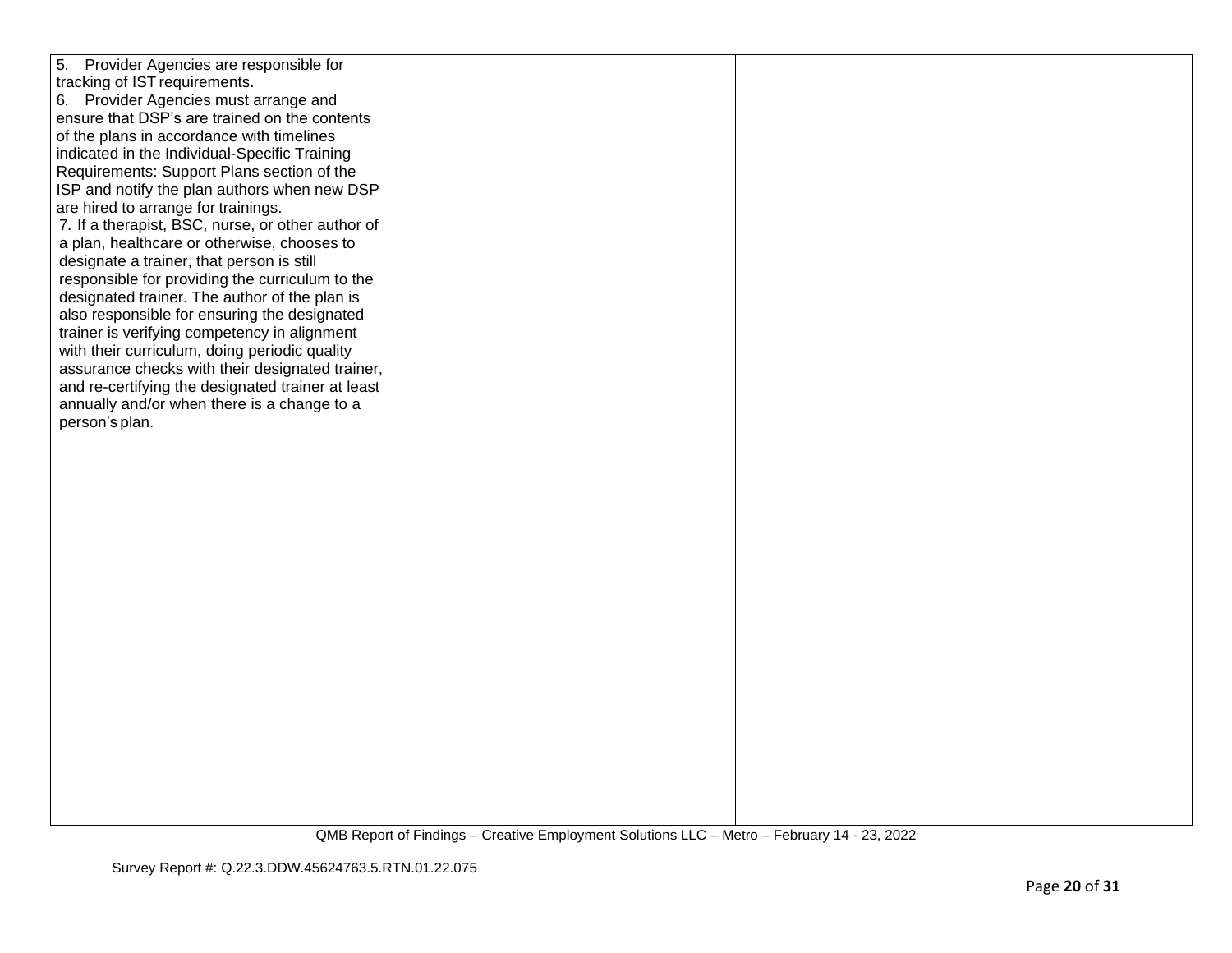| <b>Standard of Care</b>                                                                                                                                          | <b>Deficiencies</b>                                | Agency Plan of Correction, On-going QA/QI<br>and Responsible Party                                      | <b>Completion</b><br><b>Date</b> |  |  |
|------------------------------------------------------------------------------------------------------------------------------------------------------------------|----------------------------------------------------|---------------------------------------------------------------------------------------------------------|----------------------------------|--|--|
| Service Domain: Health and Welfare - The state, on an ongoing basis, identifies, addresses and seeks to prevent occurrences of abuse, neglect and                |                                                    |                                                                                                         |                                  |  |  |
| exploitation. Individuals shall be afforded their basic human rights. The provider supports individuals to access needed healthcare services in a timely manner. |                                                    |                                                                                                         |                                  |  |  |
| Tag #1A15.2 Administrative Case File:                                                                                                                            | <b>Condition of Participation Level Deficiency</b> |                                                                                                         |                                  |  |  |
| <b>Healthcare Documentation (Therap and</b>                                                                                                                      |                                                    |                                                                                                         |                                  |  |  |
| <b>Required Plans)</b>                                                                                                                                           |                                                    |                                                                                                         |                                  |  |  |
| Developmental Disabilities (DD) Waiver                                                                                                                           | After an analysis of the evidence it has been      | Provider:                                                                                               |                                  |  |  |
| Service Standards 2/26/2018; Re-Issue:                                                                                                                           | determined there is a significant potential for a  | <b>State your Plan of Correction for the</b>                                                            |                                  |  |  |
| 12/28/2018; Eff 1/1/2019                                                                                                                                         | negative outcome to occur.                         | deficiencies cited in this tag here (How is the<br>deficiency going to be corrected? This can be        |                                  |  |  |
| <b>Chapter 20: Provider Documentation and</b><br><b>Client Records: 20.2 Client Records</b>                                                                      | Based on record review, the Agency did not         | specific to each deficiency cited or if possible an                                                     |                                  |  |  |
| Requirements: All DD Waiver Provider                                                                                                                             | maintain the required documentation in the         | overall correction?): $\rightarrow$                                                                     |                                  |  |  |
| Agencies are required to create and maintain                                                                                                                     | Individuals Agency Record as required by           |                                                                                                         |                                  |  |  |
| individual client records. The contents of client                                                                                                                | standard for 2 of 4 individuals.                   |                                                                                                         |                                  |  |  |
| records vary depending on the unique needs                                                                                                                       |                                                    |                                                                                                         |                                  |  |  |
| of the person receiving services and the                                                                                                                         | Review of the administrative individual case       |                                                                                                         |                                  |  |  |
| resultant information produced. The extent of                                                                                                                    | files revealed the following items were not        |                                                                                                         |                                  |  |  |
| documentation required for individual client                                                                                                                     | found, incomplete, and/or not current:             |                                                                                                         |                                  |  |  |
| records per service type depends on the                                                                                                                          |                                                    |                                                                                                         |                                  |  |  |
| location of the file, the type of service being                                                                                                                  | <b>Medical Emergency Response Plans:</b>           | <b>Provider:</b>                                                                                        |                                  |  |  |
| provided, and the information necessary.                                                                                                                         | <b>Anaphylactic Shock:</b>                         | <b>Enter your ongoing Quality</b>                                                                       |                                  |  |  |
| DD Waiver Provider Agencies are required to                                                                                                                      | • Individual #2 - According to Electronic          | <b>Assurance/Quality Improvement</b>                                                                    |                                  |  |  |
| adhere to the following:                                                                                                                                         | Comprehensive Health Assessment Tool the           | processes as it related to this tag number                                                              |                                  |  |  |
| Client records must contain all documents<br>1.                                                                                                                  | individual is required to have a                   | here (What is going to be done? How many                                                                |                                  |  |  |
| essential to the service being provided and                                                                                                                      | plan. Evidence indicated the plan was not          | individuals is this going to affect? How often will                                                     |                                  |  |  |
| essential to ensuring the health and safety of                                                                                                                   | current.                                           | this be completed? Who is responsible? What<br>steps will be taken if issues are found?): $\rightarrow$ |                                  |  |  |
| the person during the provision of the service.                                                                                                                  |                                                    |                                                                                                         |                                  |  |  |
| Provider Agencies must have readily<br>2.                                                                                                                        | <b>Aspiration:</b>                                 |                                                                                                         |                                  |  |  |
| accessible records in home and community                                                                                                                         | • Individual #2 - According to Electronic          |                                                                                                         |                                  |  |  |
| settings in paper or electronic form. Secure                                                                                                                     | Comprehensive Health Assessment Tool the           |                                                                                                         |                                  |  |  |
| access to electronic records through the                                                                                                                         | individual is required to have a                   |                                                                                                         |                                  |  |  |
| Therap web-based system using computers or                                                                                                                       | plan. Evidence indicated the plan was not          |                                                                                                         |                                  |  |  |
| mobile devices is acceptable.                                                                                                                                    | current.                                           |                                                                                                         |                                  |  |  |
| Provider Agencies are responsible for<br>3.                                                                                                                      |                                                    |                                                                                                         |                                  |  |  |
| ensuring that all plans created by nurses, RDs,                                                                                                                  | <b>Gastroesophageal Reflux Disease:</b>            |                                                                                                         |                                  |  |  |
| therapists or BSCs are present in all needed                                                                                                                     | • Individual #3 - According to Electronic          |                                                                                                         |                                  |  |  |
| settings.                                                                                                                                                        | Comprehensive Health Assessment Tool the           |                                                                                                         |                                  |  |  |
| Provider Agencies must maintain records<br>4.                                                                                                                    | individual is required to have a                   |                                                                                                         |                                  |  |  |
| of all documents produced by agency                                                                                                                              | plan. Evidence indicated the plan was not          |                                                                                                         |                                  |  |  |
| personnel or contractors on behalf of each                                                                                                                       | current.                                           |                                                                                                         |                                  |  |  |
| person, including any routine notes or data,                                                                                                                     |                                                    |                                                                                                         |                                  |  |  |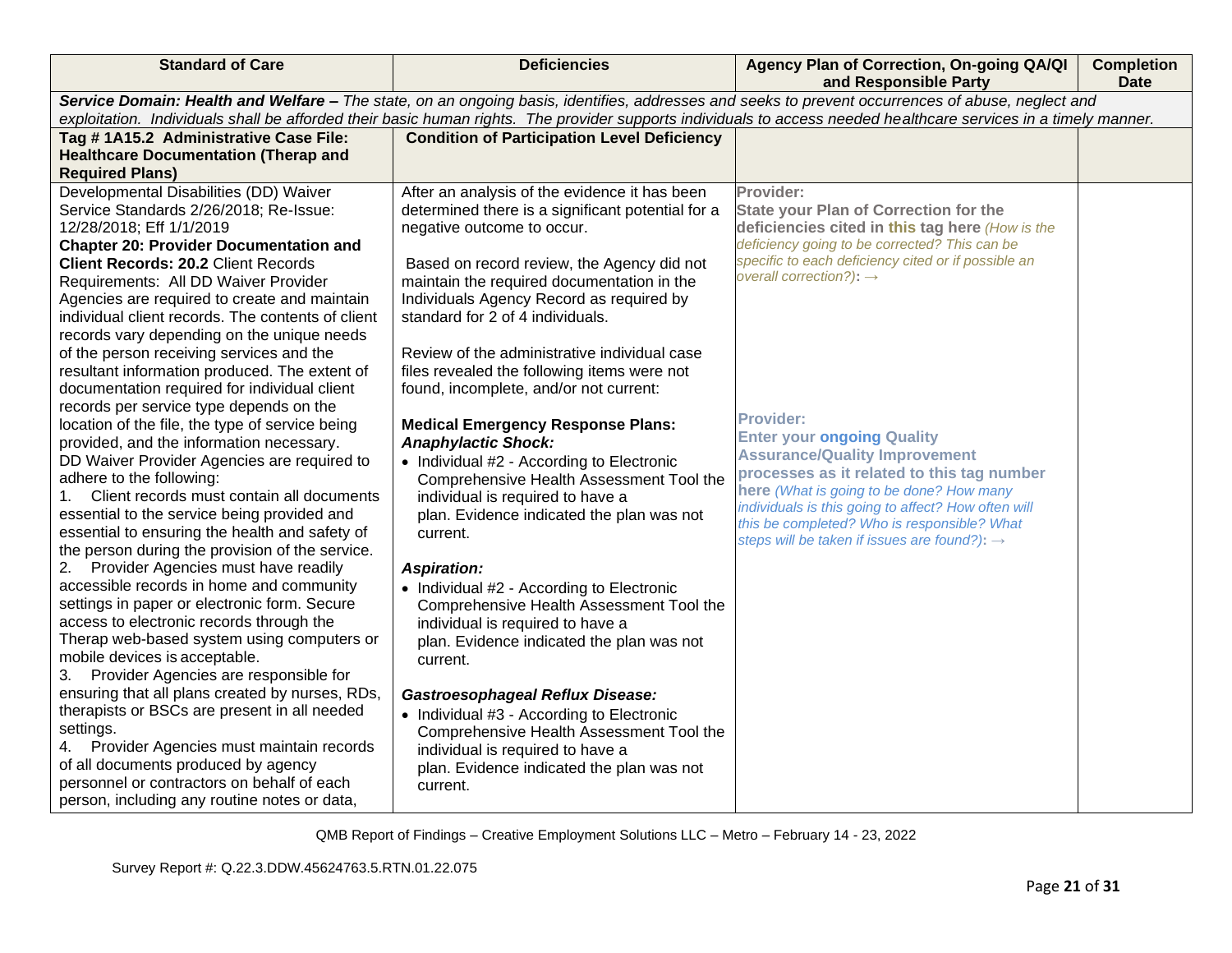| annual assessments, semi-annual reports,                                                         | <b>Neurology (Shunt):</b>                 |  |
|--------------------------------------------------------------------------------------------------|-------------------------------------------|--|
| evidence of training provided/received,                                                          | • Individual #2 - According to Electronic |  |
| progress notes, and any other interactions for                                                   | Comprehensive Health Assessment Tool the  |  |
| which billing is generated.                                                                      | individual is required to have a          |  |
| Each Provider Agency is responsible for<br>5.                                                    | plan. Evidence indicated the plan was not |  |
| maintaining the daily or other contact notes                                                     | current.                                  |  |
| documenting the nature and frequency of                                                          |                                           |  |
| service delivery, as well as data tracking only                                                  | Paralysis:                                |  |
| for the services provided by their agency.                                                       | • Individual #2 - According to Electronic |  |
| The current Client File Matrix found in<br>6.                                                    | Comprehensive Health Assessment Tool the  |  |
| Appendix A Client File Matrix details the                                                        | individual is required to have a          |  |
| minimum requirements for records to be                                                           | plan. Evidence indicated the plan was not |  |
| stored in agency office files, the delivery site,<br>or with DSP while providing services in the | current.                                  |  |
| community.                                                                                       |                                           |  |
| 7. All records pertaining to JCMs must be                                                        |                                           |  |
| retained permanently and must be made                                                            |                                           |  |
| available to DDSD upon request, upon the                                                         |                                           |  |
| termination or expiration of a provider                                                          |                                           |  |
| agreement, or upon provider withdrawal from                                                      |                                           |  |
| services.                                                                                        |                                           |  |
|                                                                                                  |                                           |  |
| <b>Chapter 3 Safeguards: 3.1.1 Decision</b>                                                      |                                           |  |
| <b>Consultation Process (DCP): Health</b>                                                        |                                           |  |
| decisions are the sole domain of waiver                                                          |                                           |  |
| participants, their guardians or healthcare                                                      |                                           |  |
| decision makers. Participants and their                                                          |                                           |  |
| healthcare decision makers can confidently                                                       |                                           |  |
| make decisions that are compatible with their                                                    |                                           |  |
| personal and cultural values. Provider                                                           |                                           |  |
| Agencies are required to support the informed                                                    |                                           |  |
| decision making of waiver participants by                                                        |                                           |  |
| supporting access to medical consultation,                                                       |                                           |  |
| information, and other available resources                                                       |                                           |  |
| according to the following:                                                                      |                                           |  |
| The DCP is used when a person or<br>1.                                                           |                                           |  |
| his/her guardian/healthcare decision maker                                                       |                                           |  |
| has concerns, needs more information about                                                       |                                           |  |
| health-related issues, or has decided not to                                                     |                                           |  |
| follow all or part of an order, recommendation,                                                  |                                           |  |
| or suggestion. This includes, but is not limited                                                 |                                           |  |
| to:                                                                                              |                                           |  |
| a. medical orders or recommendations from                                                        |                                           |  |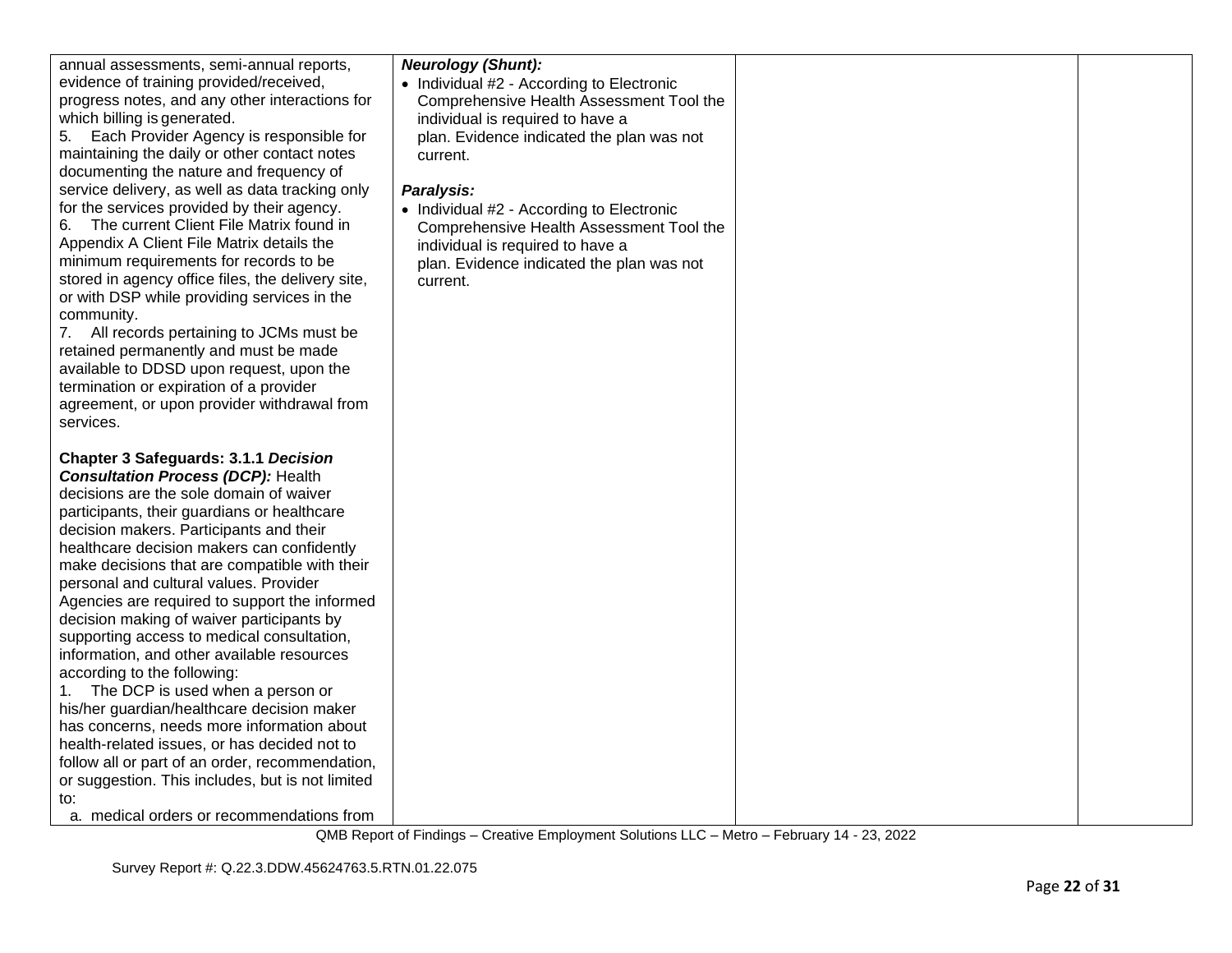| the Primary Care Practitioner, Specialists   |  |  |
|----------------------------------------------|--|--|
| or other licensed medical or healthcare      |  |  |
| practitioners such as a Nurse Practitioner   |  |  |
| (NP or CNP), Physician Assistant (PA) or     |  |  |
| Dentist:                                     |  |  |
| b. clinical recommendations made by          |  |  |
| registered/licensed clinicians who are       |  |  |
| either members of the IDT or clinicians      |  |  |
| who have performed an evaluation such        |  |  |
| as a video-fluoroscopy;                      |  |  |
| c. health related recommendations or         |  |  |
| suggestions from oversight activities such   |  |  |
| as the Individual Quality Review (IQR) or    |  |  |
| other DOH review or oversight activities;    |  |  |
| and                                          |  |  |
| d. recommendations made through a            |  |  |
| Healthcare Plan (HCP), including a           |  |  |
| <b>Comprehensive Aspiration Risk</b>         |  |  |
| Management Plan (CARMP), or another          |  |  |
| plan.                                        |  |  |
|                                              |  |  |
| 2. When the person/guardian disagrees with a |  |  |
| recommendation or does not agree with the    |  |  |
| implementation of that recommendation,       |  |  |
| Provider Agencies follow the DCP and attend  |  |  |
| the meeting coordinated by the CM. During    |  |  |
| this meeting:                                |  |  |
| a. Providers inform the person/guardian of   |  |  |
| the rationale for that recommendation,       |  |  |
| so that the benefit is made clear. This      |  |  |
| will be done in layman's terms and will      |  |  |
| include basic sharing of information         |  |  |
| designed to assist the person/guardian       |  |  |
| with understanding the risks and benefits    |  |  |
| of the recommendation.                       |  |  |
| b. The information will be focused on the    |  |  |
| specific area of concern by the              |  |  |
| person/guardian. Alternatives should be      |  |  |
| presented, when available, if the            |  |  |
| guardian is interested in considering        |  |  |
| other options for implementation.            |  |  |
| c. Providers support the person/guardian to  |  |  |
| make an informed decision.                   |  |  |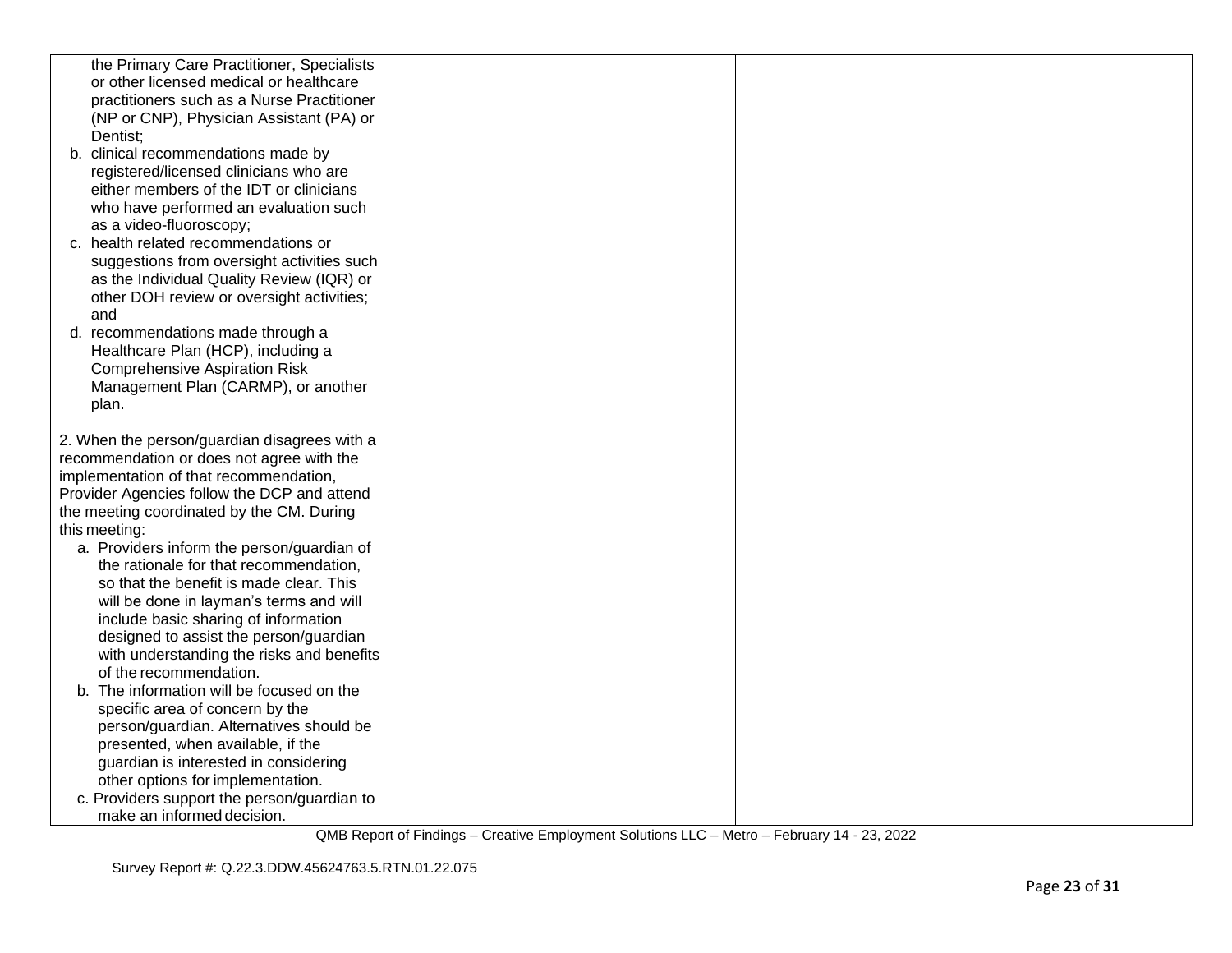| d. The decision made by the                     |  |  |
|-------------------------------------------------|--|--|
| person/guardian during the meeting is           |  |  |
| accepted; plans are modified; and the           |  |  |
| IDT honors this health decision in every        |  |  |
| setting.                                        |  |  |
|                                                 |  |  |
|                                                 |  |  |
| Chapter 13 Nursing Services: 13.2.5             |  |  |
| <b>Electronic Nursing Assessment and</b>        |  |  |
| <b>Planning Process:</b> The nursing assessment |  |  |
| process includes several DDSD mandated          |  |  |
| tools: the electronic Comprehensive Nursing     |  |  |
| Assessment Tool (e-CHAT), the Aspiration        |  |  |
| Risk Screening Tool (ARST) and the              |  |  |
| Medication Administration Assessment Tool       |  |  |
| (MAAT). This process includes developing        |  |  |
| and training Health Care Plans and Medical      |  |  |
| Emergency Response Plans.                       |  |  |
| The following hierarchy is based on budgeted    |  |  |
| services and is used to identify which Provider |  |  |
| Agency nurse has primary responsibility for     |  |  |
| completion of the nursing assessment process    |  |  |
| and related subsequent planning and training.   |  |  |
| Additional communication and collaboration for  |  |  |
| planning specific to CCS or CIE services may    |  |  |
| be needed.                                      |  |  |
| The hierarchy for Nursing Assessment and        |  |  |
| Planning responsibilities is:                   |  |  |
| 1. Living Supports: Supported Living, IMLS or   |  |  |
| Family Living via ANS;                          |  |  |
| 2. Customized Community Supports- Group;        |  |  |
| and                                             |  |  |
| 3. Adult Nursing Services (ANS):                |  |  |
| a. for persons in Community Inclusion           |  |  |
| with health-related needs; or                   |  |  |
| b. if no residential services are budgeted      |  |  |
| but assessment is desired and health            |  |  |
| needs may exist.                                |  |  |
|                                                 |  |  |
| 13.2.6 The Electronic Comprehensive             |  |  |
| <b>Health Assessment Tool (e-CHAT)</b>          |  |  |
| 1. The e-CHAT is a nursing assessment. It       |  |  |
| may not be delegated by a licensed nurse to a   |  |  |
| non-licensed person.                            |  |  |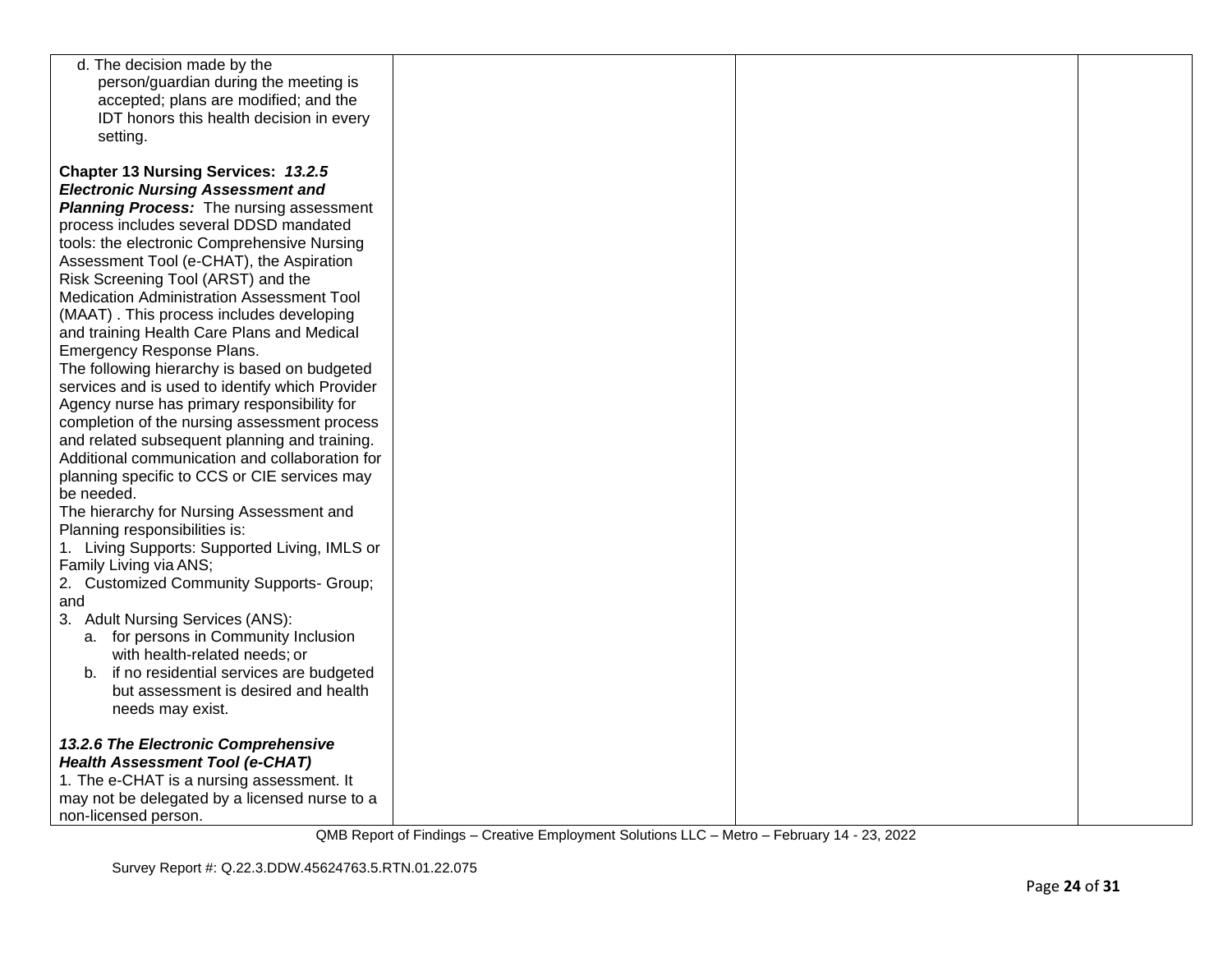| 2. The nurse must see the person face-to-face                              |  |  |
|----------------------------------------------------------------------------|--|--|
| to complete the nursing assessment.                                        |  |  |
| Additional information may be gathered from                                |  |  |
| members of the IDT and other sources.                                      |  |  |
| 3. An e-CHAT is required for persons in FL,                                |  |  |
| SL, IMLS, or CCS-Group. All other DD Waiver                                |  |  |
| recipients may obtain an e-CHAT if needed or                               |  |  |
| desired by adding ANS hours for assessment                                 |  |  |
| and consultation to their budget.                                          |  |  |
| 4. When completing the e-CHAT, the nurse is                                |  |  |
| required to review and update the electronic                               |  |  |
| record and consider the diagnoses,                                         |  |  |
| medications, treatments, and overall status of                             |  |  |
| the person. Discussion with others may be                                  |  |  |
| needed to obtain critical information.                                     |  |  |
| 5. The nurse is required to complete all the e-                            |  |  |
| CHAT assessment questions and add                                          |  |  |
| additional pertinent information in all comment                            |  |  |
| sections.                                                                  |  |  |
|                                                                            |  |  |
| 13.2.7 Aspiration Risk Management                                          |  |  |
| <b>Screening Tool (ARST)</b>                                               |  |  |
|                                                                            |  |  |
| <b>13.2.8 Medication Administration</b>                                    |  |  |
| <b>Assessment Tool (MAAT):</b>                                             |  |  |
| 1. A licensed nurse completes the                                          |  |  |
| <b>DDSD Medication Administration</b>                                      |  |  |
| Assessment Tool (MAAT) at least two                                        |  |  |
| weeks before the annual ISP meeting.                                       |  |  |
| 2. After completion of the MAAT, the nurse                                 |  |  |
| will present recommendations regarding the                                 |  |  |
| level of assistance with medication delivery                               |  |  |
| (AWMD) to the IDT. A copy of the MAAT will                                 |  |  |
| be sent to all the team members two weeks                                  |  |  |
| before the annual ISP meeting and the                                      |  |  |
| original MAAT will be retained in the Provider                             |  |  |
| Agency records.                                                            |  |  |
| 3. Decisions about medication delivery                                     |  |  |
| are made by the IDT to promote a                                           |  |  |
| person's maximum independence and                                          |  |  |
| community integration. The IDT will                                        |  |  |
| reach consensus regarding which<br>criteria the person meets, as indicated |  |  |
|                                                                            |  |  |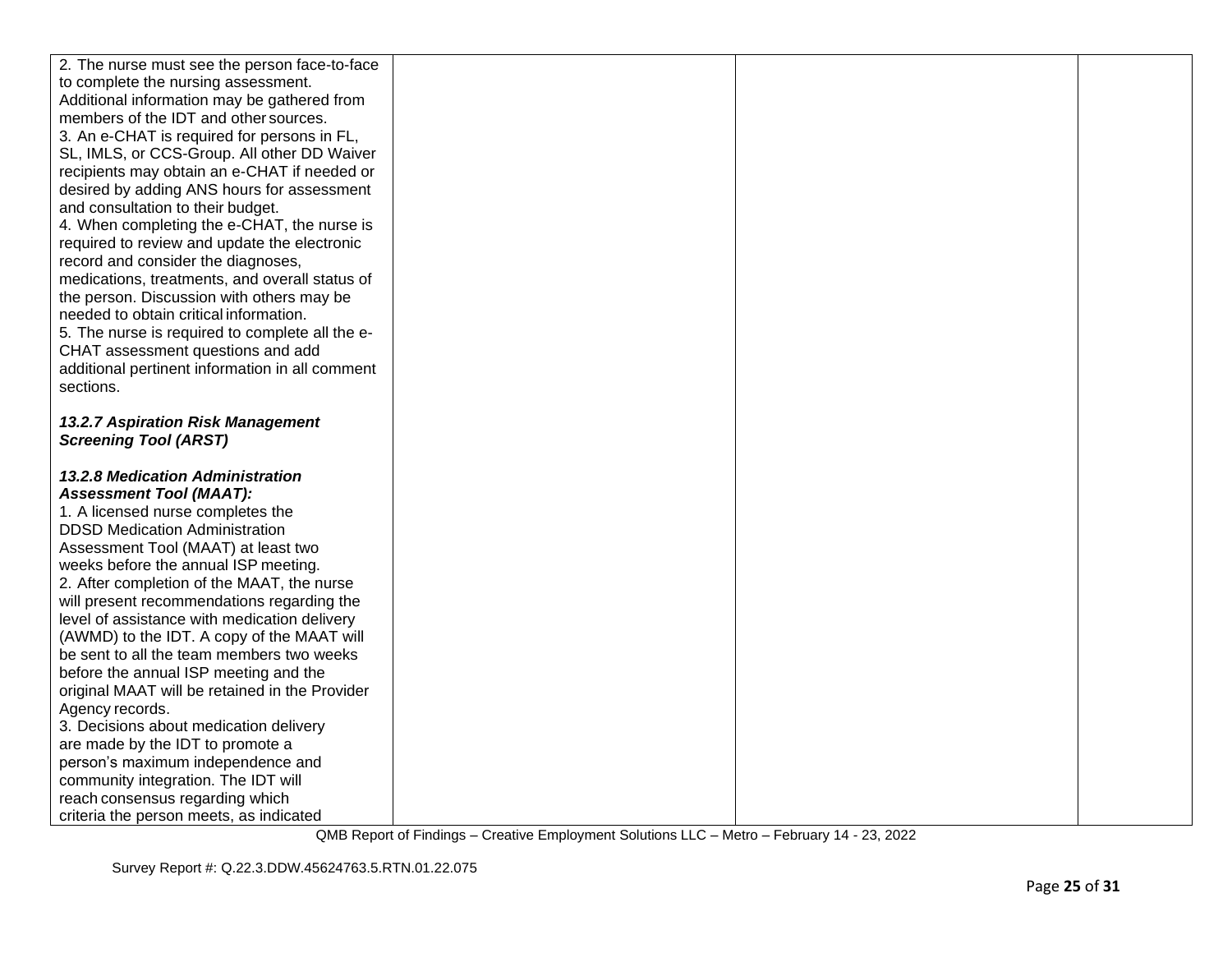| by the results of the MAAT and the               |  |  |
|--------------------------------------------------|--|--|
| nursing recommendations, and the                 |  |  |
| decision is documented this in the ISP.          |  |  |
|                                                  |  |  |
| 13.2.9 Healthcare Plans (HCP):                   |  |  |
| 1. At the nurse's discretion, based on prudent   |  |  |
| nursing practice, interim HCPs may be            |  |  |
| developed to address issues that must be         |  |  |
| implemented immediately after admission,         |  |  |
| readmission or change of medical condition to    |  |  |
| provide safe services prior to completion of the |  |  |
| e-CHAT and formal care planning process.         |  |  |
| This includes interim ARM plans for those        |  |  |
| persons newly identified at moderate or high     |  |  |
| risk for aspiration. All interim plans must be   |  |  |
| removed if the plan is no longer needed or       |  |  |
| when final HCP including CARMPs are in           |  |  |
| place to avoid duplication of plans.             |  |  |
| 2. In collaboration with the IDT, the agency     |  |  |
| nurse is required to create HCPs that address    |  |  |
| all the areas identified as required in the most |  |  |
| current e-CHAT summary report which is           |  |  |
| indicated by "R" in the HCP column. At the       |  |  |
| nurse's sole discretion, based on prudent        |  |  |
| nursing practice, HCPs may be combined           |  |  |
| where clinically appropriate. The nurse should   |  |  |
| use nursing judgment to determine whether to     |  |  |
| also include HCPs for any of the areas           |  |  |
| indicated by "C" on the e-CHAT summary           |  |  |
| report. The nurse may also create other HCPs     |  |  |
| plans that the nurse determines are warranted.   |  |  |
|                                                  |  |  |
| 13.2.10 Medical Emergency Response Plan          |  |  |
| $(MERP)$ :                                       |  |  |
| 1. The agency nurse is required to develop a     |  |  |
| Medical Emergency Response Plan (MERP)           |  |  |
| for all conditions marked with an "R" in the e-  |  |  |
| CHAT summary report. The agency nurse            |  |  |
| should use her/his clinical judgment and input   |  |  |
| from the Interdisciplinary Team (IDT) to         |  |  |
| determine whether shown as "C" in the e-         |  |  |
| CHAT summary report or other conditions also     |  |  |
| warrant a MERP.                                  |  |  |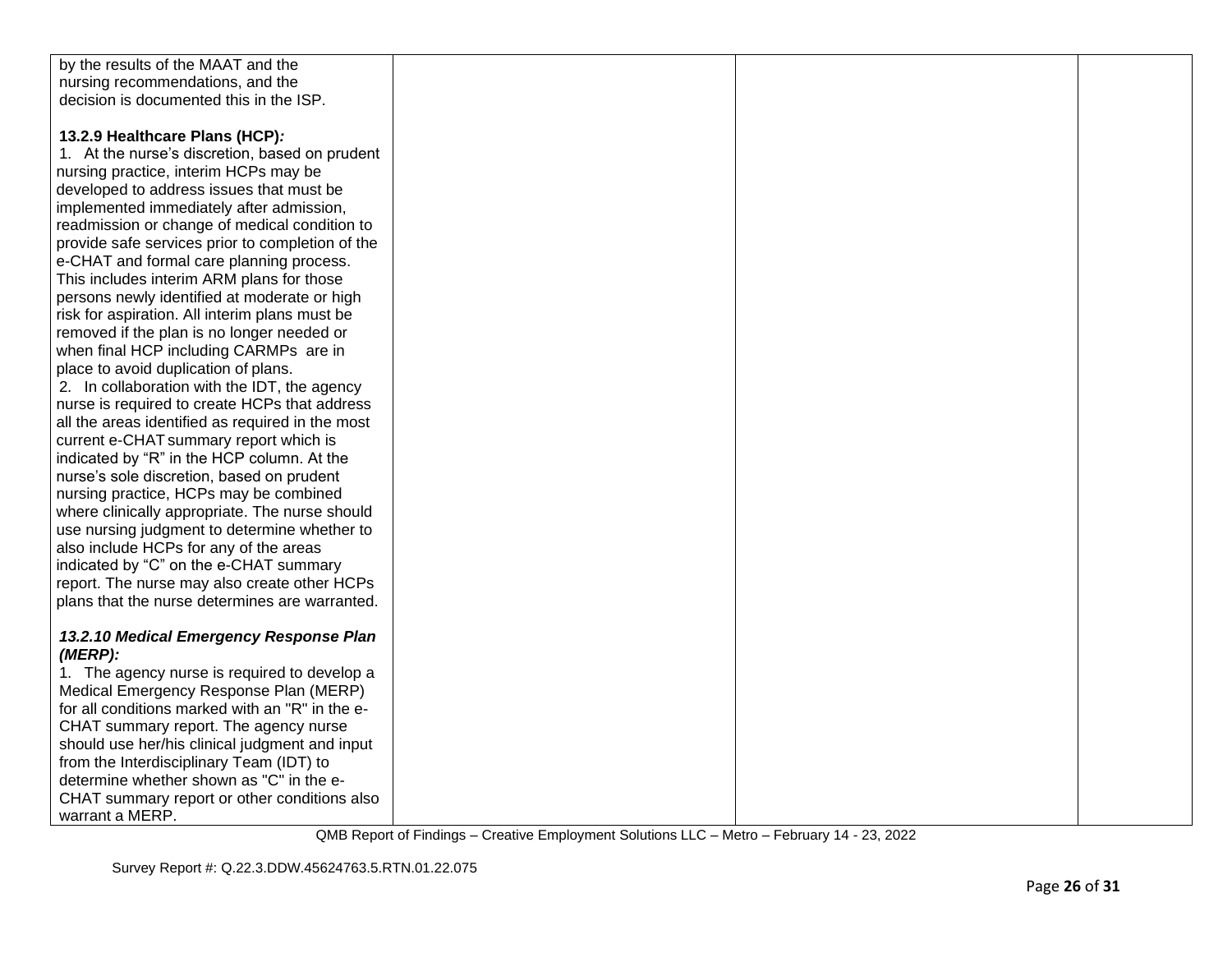| 2. MERPs are required for persons who have<br>one or more conditions or illnesses that<br>present a likely potential to become a life-<br>threatening situation.<br><b>Chapter 20: Provider Documentation and</b><br>Client Records: 20.5.3 Health Passport and<br><b>Physician Consultation Form: All Primary</b><br>and Secondary Provider Agencies must use<br>the Health Passport and Physician<br>Consultation form from the Therap system.<br>This standardized document contains<br>individual, physician and emergency contact<br>information, a complete list of current medical<br>diagnoses, health and safety risk factors,<br>allergies, and information regarding insurance,<br>guardianship, and advance directives. The<br>Health Passport also includes a standardized<br>form to use at medical appointments called the<br>Physician Consultation form. |  |  |
|---------------------------------------------------------------------------------------------------------------------------------------------------------------------------------------------------------------------------------------------------------------------------------------------------------------------------------------------------------------------------------------------------------------------------------------------------------------------------------------------------------------------------------------------------------------------------------------------------------------------------------------------------------------------------------------------------------------------------------------------------------------------------------------------------------------------------------------------------------------------------|--|--|
|---------------------------------------------------------------------------------------------------------------------------------------------------------------------------------------------------------------------------------------------------------------------------------------------------------------------------------------------------------------------------------------------------------------------------------------------------------------------------------------------------------------------------------------------------------------------------------------------------------------------------------------------------------------------------------------------------------------------------------------------------------------------------------------------------------------------------------------------------------------------------|--|--|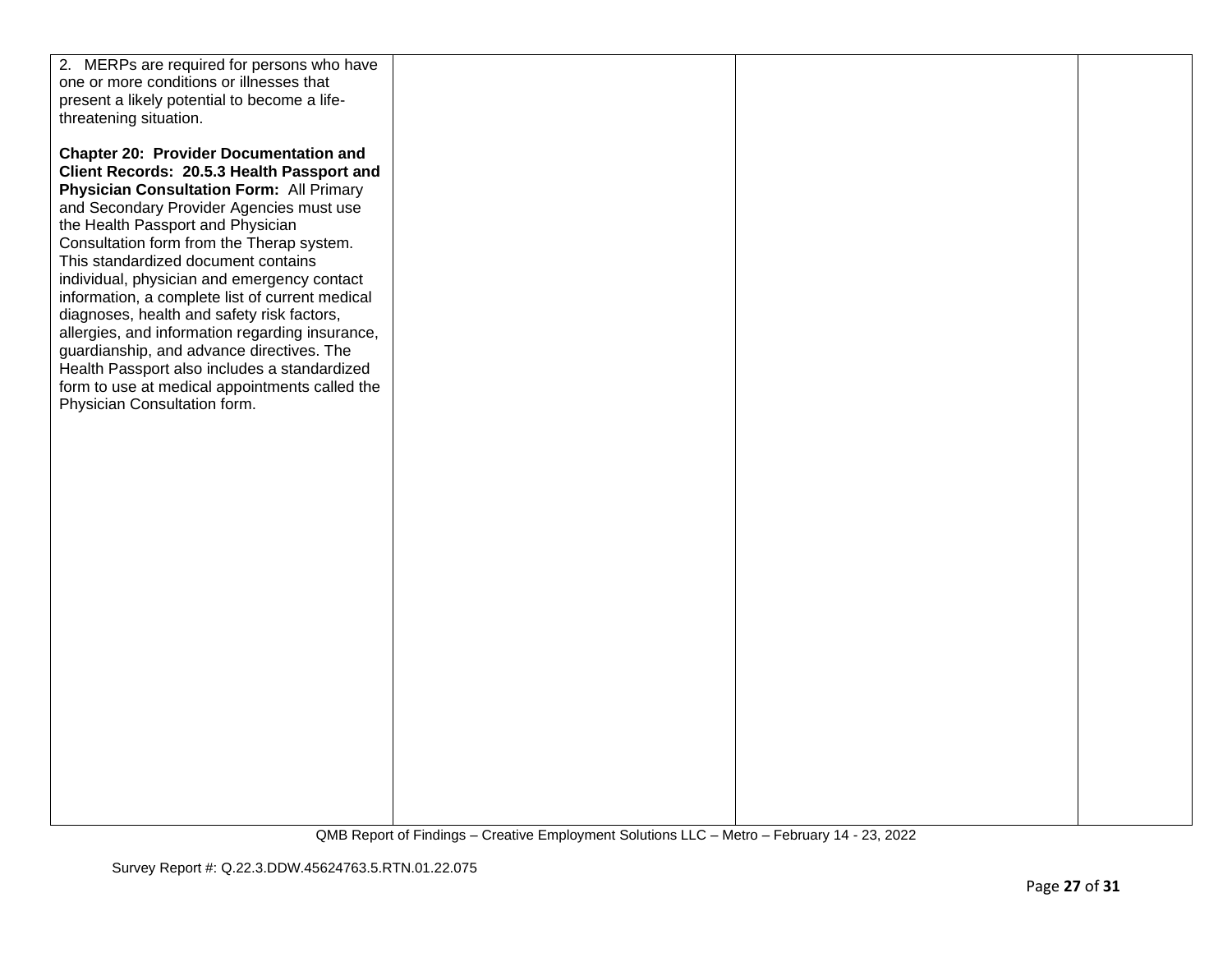| <b>Standard of Care</b>                                                               | <b>Deficiencies</b>                               | Agency Plan of Correction, On-going QA/QI<br>and Responsible Party                                                                                    | <b>Completion</b><br><b>Date</b> |
|---------------------------------------------------------------------------------------|---------------------------------------------------|-------------------------------------------------------------------------------------------------------------------------------------------------------|----------------------------------|
|                                                                                       |                                                   | Service Domain: Medicaid Billing/Reimbursement - State financial oversight exists to assure that claims are coded and paid for in accordance with the |                                  |
| reimbursement methodology specified in the approved waiver.                           |                                                   |                                                                                                                                                       |                                  |
| Tag #1A12 All Services Reimbursement                                                  | <b>No Deficient Practices Found</b>               |                                                                                                                                                       |                                  |
| Developmental Disabilities (DD) Waiver                                                | Based on record review, the Agency                |                                                                                                                                                       |                                  |
| Service Standards 2/26/2018; Re-Issue:                                                | maintained all the records necessary to fully     |                                                                                                                                                       |                                  |
| 12/28/2018; Eff 1/1/2019                                                              | disclose the nature, quality, amount and          |                                                                                                                                                       |                                  |
| <b>Chapter 21: Billing Requirements: 21.4</b>                                         | medical necessity of services furnished to an     |                                                                                                                                                       |                                  |
| <b>Recording Keeping and Documentation</b>                                            | eligible recipient who is currently receiving for |                                                                                                                                                       |                                  |
| <b>Requirements: DD Waiver Provider Agencies</b>                                      | 4 of 4 individuals.                               |                                                                                                                                                       |                                  |
| must maintain all records necessary to                                                |                                                   |                                                                                                                                                       |                                  |
| demonstrate proper provision of services for                                          | Progress notes and billing records supported      |                                                                                                                                                       |                                  |
| Medicaid billing. At a minimum, Provider                                              | billing activities for the months of October,     |                                                                                                                                                       |                                  |
| Agencies must adhere to the following:                                                | November and December 2021 for the                |                                                                                                                                                       |                                  |
| 1. The level and type of service provided                                             | following services:                               |                                                                                                                                                       |                                  |
| must be supported in the ISP and have an                                              |                                                   |                                                                                                                                                       |                                  |
| approved budget prior to service delivery and                                         | • Customized Community Supports                   |                                                                                                                                                       |                                  |
| billing.                                                                              |                                                   |                                                                                                                                                       |                                  |
| Comprehensive documentation of direct<br>2.                                           | • Community Integrated Employment                 |                                                                                                                                                       |                                  |
| service delivery must include, at a minimum:                                          | <b>Services</b>                                   |                                                                                                                                                       |                                  |
| the agency name;<br>а.                                                                |                                                   |                                                                                                                                                       |                                  |
| the name of the recipient of the service;<br>b.                                       |                                                   |                                                                                                                                                       |                                  |
| the location of theservice;<br>c.                                                     |                                                   |                                                                                                                                                       |                                  |
| the date of the service;<br>d.                                                        |                                                   |                                                                                                                                                       |                                  |
| the type of service;<br>е.                                                            |                                                   |                                                                                                                                                       |                                  |
| the start and end times of theservice;<br>f.<br>the signature and title of each staff |                                                   |                                                                                                                                                       |                                  |
| a.<br>member who documents their time; and                                            |                                                   |                                                                                                                                                       |                                  |
| the nature of services.<br>h.                                                         |                                                   |                                                                                                                                                       |                                  |
| 3. A Provider Agency that receives payment for                                        |                                                   |                                                                                                                                                       |                                  |
| treatment, services, or goods must retain all                                         |                                                   |                                                                                                                                                       |                                  |
| medical and business records for a period of at                                       |                                                   |                                                                                                                                                       |                                  |
| least six years from the last payment date, until                                     |                                                   |                                                                                                                                                       |                                  |
| ongoing audits are settled, or until involvement                                      |                                                   |                                                                                                                                                       |                                  |
| of the state Attorney General is completed                                            |                                                   |                                                                                                                                                       |                                  |
| regarding settlement of any claim, whichever is                                       |                                                   |                                                                                                                                                       |                                  |
| longer.                                                                               |                                                   |                                                                                                                                                       |                                  |
| 4. A Provider Agency that receives payment for                                        |                                                   |                                                                                                                                                       |                                  |
| treatment, services or goods must retain all                                          |                                                   |                                                                                                                                                       |                                  |
| medical and business records relating to any of                                       |                                                   |                                                                                                                                                       |                                  |
| the following for a period of at least six years                                      |                                                   |                                                                                                                                                       |                                  |
|                                                                                       |                                                   |                                                                                                                                                       |                                  |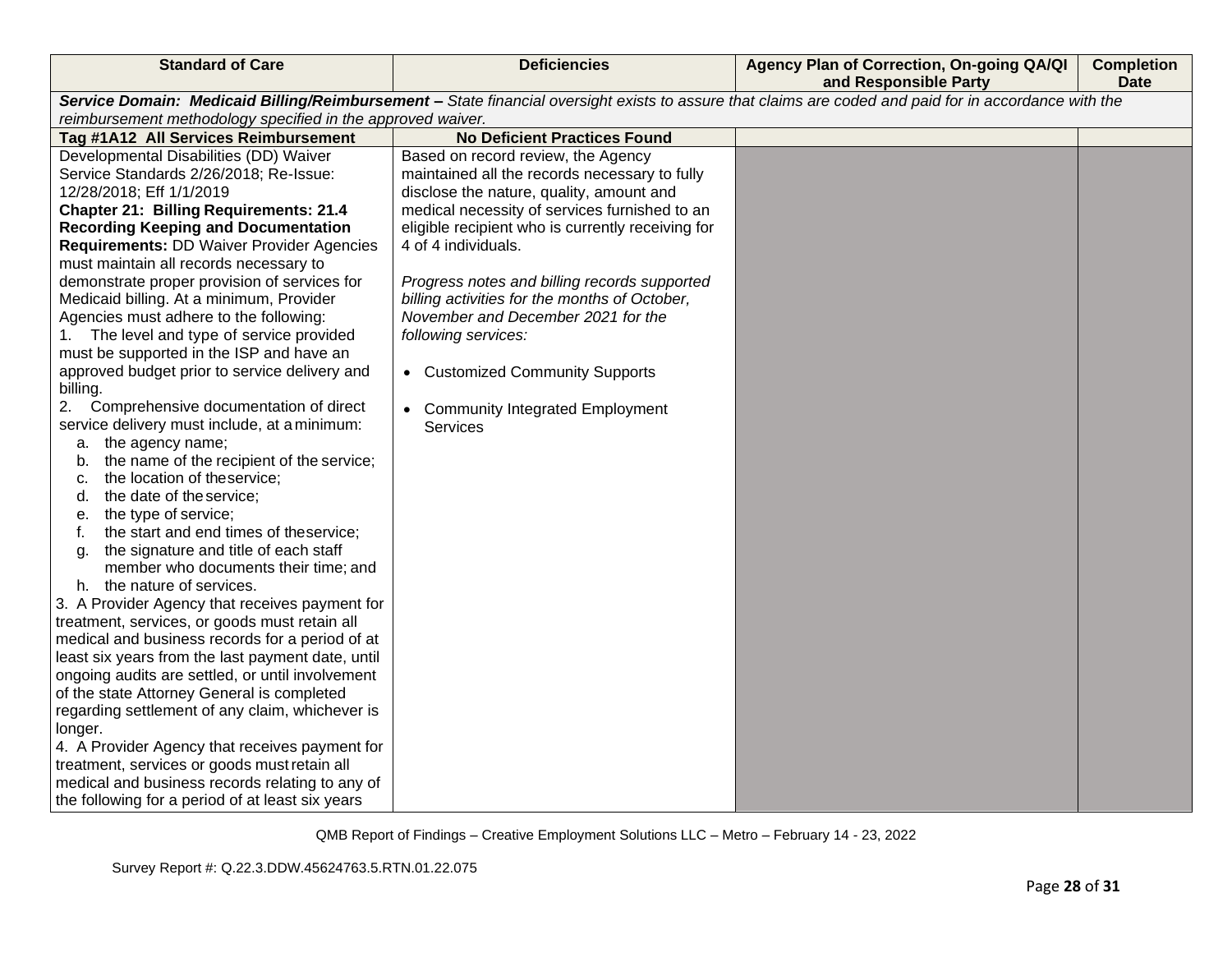| from the payment date:                              |  |  |
|-----------------------------------------------------|--|--|
| a. treatment or care of any eligible recipient;     |  |  |
| b. services or goods provided to any                |  |  |
| eligible recipient;                                 |  |  |
| c. amounts paid by MAD on behalf of any             |  |  |
| eligible recipient; and                             |  |  |
| any records required by MAD for the<br>d.           |  |  |
| administration of Medicaid.                         |  |  |
|                                                     |  |  |
| 21.9 Billable Units: The unit of billing depends    |  |  |
| on the service type. The unit may be a 15-          |  |  |
|                                                     |  |  |
| minute interval, a daily unit, a monthly unit or a  |  |  |
| dollar amount. The unit of billing is identified in |  |  |
| the current DD Waiver Rate Table. Provider          |  |  |
| Agencies must correctly report service units.       |  |  |
|                                                     |  |  |
| 21.9.1 Requirements for Daily Units: For            |  |  |
| services billed in daily units, Provider Agencies   |  |  |
| must adhere to the following:                       |  |  |
| 1. A day is considered 24 hours from midnight       |  |  |
| to midnight.                                        |  |  |
| 2. If 12 or fewer hours of service are provided,    |  |  |
| then one-half unit shall be billed. A whole unit    |  |  |
| can be billed if more than 12 hours of service is   |  |  |
| provided during a 24-hour period.                   |  |  |
| 3. The maximum allowable billable units             |  |  |
| cannot exceed 340 calendar days per ISP year        |  |  |
| or 170 calendar days per six months.                |  |  |
| 4. When a person transitions from one Provider      |  |  |
| Agency to another during the ISP year, a            |  |  |
| standard formula to calculate the units billed by   |  |  |
|                                                     |  |  |
| each Provider Agency must be applied as<br>follows: |  |  |
|                                                     |  |  |
| a. The discharging Provider Agency bills the        |  |  |
| number of calendar days that services were          |  |  |
| provided multiplied by .93 (93%).                   |  |  |
| b. The receiving Provider Agency bills the          |  |  |
| remaining days up to 340 for the ISP year.          |  |  |
|                                                     |  |  |
| 21.9.2 Requirements for Monthly Units: For          |  |  |
| services billed in monthly units, a Provider        |  |  |
| Agency must adhere to the following:                |  |  |
| 1. A month is considered a period of 30             |  |  |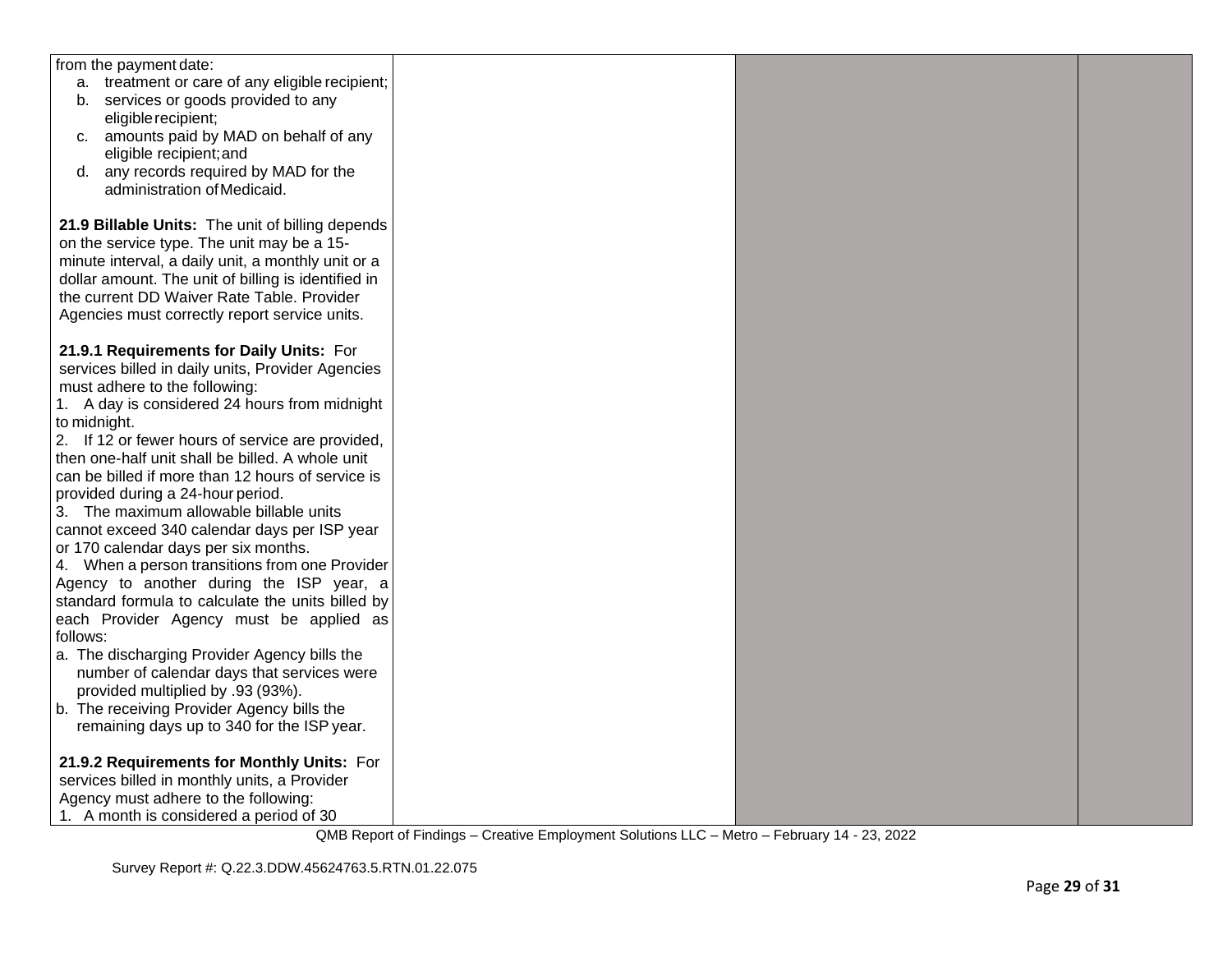| calendar days.<br>2. At least one hour of face-to-face billable<br>services shall be provided during a calendar<br>month where any portion of a monthly unit is<br>billed.<br>3. Monthly units can be prorated by a half unit.<br>4. Agency transfers not occurring at the<br>beginning of the 30-day interval are required to<br>be coordinated in the middle of the 30-day<br>interval so that the discharging and receiving<br>agency receive a half unit.<br>21.9.3 Requirements for 15-minute and<br>hourly units: For services billed in 15-minute or<br>hourly intervals, Provider Agencies must adhere<br>to the following:<br>1. When time spent providing the service is<br>not exactly 15 minutes or one hour, Provider<br>Agencies are responsible for reporting time<br>correctly following NMAC 8.302.2.<br>2. Services that last in their entirety less than<br>eight minutes cannot be billed.<br>NMAC 8.302.1.17 Effective Date 9-15-08<br><b>Record Keeping and Documentation</b><br>Requirements - A provider must maintain all<br>the records necessary to fully disclose the<br>nature, quality, amount and medical necessity<br>of services furnished to an eligible recipient<br>who is currently receiving or who has received<br>services in the past.<br><b>Detail Required in Records - Provider</b><br>Records must be sufficiently detailed to<br>substantiate the date, time, eligible recipient<br>name, rendering, attending, ordering or<br>prescribing provider; level and quantity of<br>services, length of a session of service billed,<br>diagnosis and medical necessity of any service<br>Treatment plans or other plans of care must<br>be sufficiently detailed to substantiate the level<br>of need, supervision, and direction and<br>service(s) needed by the eligible recipient. |                                           |  |  |
|--------------------------------------------------------------------------------------------------------------------------------------------------------------------------------------------------------------------------------------------------------------------------------------------------------------------------------------------------------------------------------------------------------------------------------------------------------------------------------------------------------------------------------------------------------------------------------------------------------------------------------------------------------------------------------------------------------------------------------------------------------------------------------------------------------------------------------------------------------------------------------------------------------------------------------------------------------------------------------------------------------------------------------------------------------------------------------------------------------------------------------------------------------------------------------------------------------------------------------------------------------------------------------------------------------------------------------------------------------------------------------------------------------------------------------------------------------------------------------------------------------------------------------------------------------------------------------------------------------------------------------------------------------------------------------------------------------------------------------------------------------------------------------------------------------------------------------|-------------------------------------------|--|--|
|                                                                                                                                                                                                                                                                                                                                                                                                                                                                                                                                                                                                                                                                                                                                                                                                                                                                                                                                                                                                                                                                                                                                                                                                                                                                                                                                                                                                                                                                                                                                                                                                                                                                                                                                                                                                                                |                                           |  |  |
|                                                                                                                                                                                                                                                                                                                                                                                                                                                                                                                                                                                                                                                                                                                                                                                                                                                                                                                                                                                                                                                                                                                                                                                                                                                                                                                                                                                                                                                                                                                                                                                                                                                                                                                                                                                                                                |                                           |  |  |
|                                                                                                                                                                                                                                                                                                                                                                                                                                                                                                                                                                                                                                                                                                                                                                                                                                                                                                                                                                                                                                                                                                                                                                                                                                                                                                                                                                                                                                                                                                                                                                                                                                                                                                                                                                                                                                |                                           |  |  |
|                                                                                                                                                                                                                                                                                                                                                                                                                                                                                                                                                                                                                                                                                                                                                                                                                                                                                                                                                                                                                                                                                                                                                                                                                                                                                                                                                                                                                                                                                                                                                                                                                                                                                                                                                                                                                                |                                           |  |  |
|                                                                                                                                                                                                                                                                                                                                                                                                                                                                                                                                                                                                                                                                                                                                                                                                                                                                                                                                                                                                                                                                                                                                                                                                                                                                                                                                                                                                                                                                                                                                                                                                                                                                                                                                                                                                                                |                                           |  |  |
|                                                                                                                                                                                                                                                                                                                                                                                                                                                                                                                                                                                                                                                                                                                                                                                                                                                                                                                                                                                                                                                                                                                                                                                                                                                                                                                                                                                                                                                                                                                                                                                                                                                                                                                                                                                                                                |                                           |  |  |
|                                                                                                                                                                                                                                                                                                                                                                                                                                                                                                                                                                                                                                                                                                                                                                                                                                                                                                                                                                                                                                                                                                                                                                                                                                                                                                                                                                                                                                                                                                                                                                                                                                                                                                                                                                                                                                |                                           |  |  |
|                                                                                                                                                                                                                                                                                                                                                                                                                                                                                                                                                                                                                                                                                                                                                                                                                                                                                                                                                                                                                                                                                                                                                                                                                                                                                                                                                                                                                                                                                                                                                                                                                                                                                                                                                                                                                                |                                           |  |  |
|                                                                                                                                                                                                                                                                                                                                                                                                                                                                                                                                                                                                                                                                                                                                                                                                                                                                                                                                                                                                                                                                                                                                                                                                                                                                                                                                                                                                                                                                                                                                                                                                                                                                                                                                                                                                                                |                                           |  |  |
|                                                                                                                                                                                                                                                                                                                                                                                                                                                                                                                                                                                                                                                                                                                                                                                                                                                                                                                                                                                                                                                                                                                                                                                                                                                                                                                                                                                                                                                                                                                                                                                                                                                                                                                                                                                                                                |                                           |  |  |
|                                                                                                                                                                                                                                                                                                                                                                                                                                                                                                                                                                                                                                                                                                                                                                                                                                                                                                                                                                                                                                                                                                                                                                                                                                                                                                                                                                                                                                                                                                                                                                                                                                                                                                                                                                                                                                |                                           |  |  |
|                                                                                                                                                                                                                                                                                                                                                                                                                                                                                                                                                                                                                                                                                                                                                                                                                                                                                                                                                                                                                                                                                                                                                                                                                                                                                                                                                                                                                                                                                                                                                                                                                                                                                                                                                                                                                                |                                           |  |  |
|                                                                                                                                                                                                                                                                                                                                                                                                                                                                                                                                                                                                                                                                                                                                                                                                                                                                                                                                                                                                                                                                                                                                                                                                                                                                                                                                                                                                                                                                                                                                                                                                                                                                                                                                                                                                                                |                                           |  |  |
|                                                                                                                                                                                                                                                                                                                                                                                                                                                                                                                                                                                                                                                                                                                                                                                                                                                                                                                                                                                                                                                                                                                                                                                                                                                                                                                                                                                                                                                                                                                                                                                                                                                                                                                                                                                                                                |                                           |  |  |
|                                                                                                                                                                                                                                                                                                                                                                                                                                                                                                                                                                                                                                                                                                                                                                                                                                                                                                                                                                                                                                                                                                                                                                                                                                                                                                                                                                                                                                                                                                                                                                                                                                                                                                                                                                                                                                |                                           |  |  |
|                                                                                                                                                                                                                                                                                                                                                                                                                                                                                                                                                                                                                                                                                                                                                                                                                                                                                                                                                                                                                                                                                                                                                                                                                                                                                                                                                                                                                                                                                                                                                                                                                                                                                                                                                                                                                                |                                           |  |  |
|                                                                                                                                                                                                                                                                                                                                                                                                                                                                                                                                                                                                                                                                                                                                                                                                                                                                                                                                                                                                                                                                                                                                                                                                                                                                                                                                                                                                                                                                                                                                                                                                                                                                                                                                                                                                                                |                                           |  |  |
|                                                                                                                                                                                                                                                                                                                                                                                                                                                                                                                                                                                                                                                                                                                                                                                                                                                                                                                                                                                                                                                                                                                                                                                                                                                                                                                                                                                                                                                                                                                                                                                                                                                                                                                                                                                                                                |                                           |  |  |
|                                                                                                                                                                                                                                                                                                                                                                                                                                                                                                                                                                                                                                                                                                                                                                                                                                                                                                                                                                                                                                                                                                                                                                                                                                                                                                                                                                                                                                                                                                                                                                                                                                                                                                                                                                                                                                |                                           |  |  |
|                                                                                                                                                                                                                                                                                                                                                                                                                                                                                                                                                                                                                                                                                                                                                                                                                                                                                                                                                                                                                                                                                                                                                                                                                                                                                                                                                                                                                                                                                                                                                                                                                                                                                                                                                                                                                                |                                           |  |  |
|                                                                                                                                                                                                                                                                                                                                                                                                                                                                                                                                                                                                                                                                                                                                                                                                                                                                                                                                                                                                                                                                                                                                                                                                                                                                                                                                                                                                                                                                                                                                                                                                                                                                                                                                                                                                                                |                                           |  |  |
|                                                                                                                                                                                                                                                                                                                                                                                                                                                                                                                                                                                                                                                                                                                                                                                                                                                                                                                                                                                                                                                                                                                                                                                                                                                                                                                                                                                                                                                                                                                                                                                                                                                                                                                                                                                                                                |                                           |  |  |
|                                                                                                                                                                                                                                                                                                                                                                                                                                                                                                                                                                                                                                                                                                                                                                                                                                                                                                                                                                                                                                                                                                                                                                                                                                                                                                                                                                                                                                                                                                                                                                                                                                                                                                                                                                                                                                |                                           |  |  |
|                                                                                                                                                                                                                                                                                                                                                                                                                                                                                                                                                                                                                                                                                                                                                                                                                                                                                                                                                                                                                                                                                                                                                                                                                                                                                                                                                                                                                                                                                                                                                                                                                                                                                                                                                                                                                                |                                           |  |  |
|                                                                                                                                                                                                                                                                                                                                                                                                                                                                                                                                                                                                                                                                                                                                                                                                                                                                                                                                                                                                                                                                                                                                                                                                                                                                                                                                                                                                                                                                                                                                                                                                                                                                                                                                                                                                                                |                                           |  |  |
|                                                                                                                                                                                                                                                                                                                                                                                                                                                                                                                                                                                                                                                                                                                                                                                                                                                                                                                                                                                                                                                                                                                                                                                                                                                                                                                                                                                                                                                                                                                                                                                                                                                                                                                                                                                                                                |                                           |  |  |
|                                                                                                                                                                                                                                                                                                                                                                                                                                                                                                                                                                                                                                                                                                                                                                                                                                                                                                                                                                                                                                                                                                                                                                                                                                                                                                                                                                                                                                                                                                                                                                                                                                                                                                                                                                                                                                |                                           |  |  |
|                                                                                                                                                                                                                                                                                                                                                                                                                                                                                                                                                                                                                                                                                                                                                                                                                                                                                                                                                                                                                                                                                                                                                                                                                                                                                                                                                                                                                                                                                                                                                                                                                                                                                                                                                                                                                                |                                           |  |  |
|                                                                                                                                                                                                                                                                                                                                                                                                                                                                                                                                                                                                                                                                                                                                                                                                                                                                                                                                                                                                                                                                                                                                                                                                                                                                                                                                                                                                                                                                                                                                                                                                                                                                                                                                                                                                                                |                                           |  |  |
|                                                                                                                                                                                                                                                                                                                                                                                                                                                                                                                                                                                                                                                                                                                                                                                                                                                                                                                                                                                                                                                                                                                                                                                                                                                                                                                                                                                                                                                                                                                                                                                                                                                                                                                                                                                                                                |                                           |  |  |
|                                                                                                                                                                                                                                                                                                                                                                                                                                                                                                                                                                                                                                                                                                                                                                                                                                                                                                                                                                                                                                                                                                                                                                                                                                                                                                                                                                                                                                                                                                                                                                                                                                                                                                                                                                                                                                |                                           |  |  |
|                                                                                                                                                                                                                                                                                                                                                                                                                                                                                                                                                                                                                                                                                                                                                                                                                                                                                                                                                                                                                                                                                                                                                                                                                                                                                                                                                                                                                                                                                                                                                                                                                                                                                                                                                                                                                                |                                           |  |  |
|                                                                                                                                                                                                                                                                                                                                                                                                                                                                                                                                                                                                                                                                                                                                                                                                                                                                                                                                                                                                                                                                                                                                                                                                                                                                                                                                                                                                                                                                                                                                                                                                                                                                                                                                                                                                                                |                                           |  |  |
|                                                                                                                                                                                                                                                                                                                                                                                                                                                                                                                                                                                                                                                                                                                                                                                                                                                                                                                                                                                                                                                                                                                                                                                                                                                                                                                                                                                                                                                                                                                                                                                                                                                                                                                                                                                                                                |                                           |  |  |
|                                                                                                                                                                                                                                                                                                                                                                                                                                                                                                                                                                                                                                                                                                                                                                                                                                                                                                                                                                                                                                                                                                                                                                                                                                                                                                                                                                                                                                                                                                                                                                                                                                                                                                                                                                                                                                |                                           |  |  |
|                                                                                                                                                                                                                                                                                                                                                                                                                                                                                                                                                                                                                                                                                                                                                                                                                                                                                                                                                                                                                                                                                                                                                                                                                                                                                                                                                                                                                                                                                                                                                                                                                                                                                                                                                                                                                                |                                           |  |  |
|                                                                                                                                                                                                                                                                                                                                                                                                                                                                                                                                                                                                                                                                                                                                                                                                                                                                                                                                                                                                                                                                                                                                                                                                                                                                                                                                                                                                                                                                                                                                                                                                                                                                                                                                                                                                                                |                                           |  |  |
|                                                                                                                                                                                                                                                                                                                                                                                                                                                                                                                                                                                                                                                                                                                                                                                                                                                                                                                                                                                                                                                                                                                                                                                                                                                                                                                                                                                                                                                                                                                                                                                                                                                                                                                                                                                                                                |                                           |  |  |
|                                                                                                                                                                                                                                                                                                                                                                                                                                                                                                                                                                                                                                                                                                                                                                                                                                                                                                                                                                                                                                                                                                                                                                                                                                                                                                                                                                                                                                                                                                                                                                                                                                                                                                                                                                                                                                |                                           |  |  |
|                                                                                                                                                                                                                                                                                                                                                                                                                                                                                                                                                                                                                                                                                                                                                                                                                                                                                                                                                                                                                                                                                                                                                                                                                                                                                                                                                                                                                                                                                                                                                                                                                                                                                                                                                                                                                                |                                           |  |  |
|                                                                                                                                                                                                                                                                                                                                                                                                                                                                                                                                                                                                                                                                                                                                                                                                                                                                                                                                                                                                                                                                                                                                                                                                                                                                                                                                                                                                                                                                                                                                                                                                                                                                                                                                                                                                                                |                                           |  |  |
|                                                                                                                                                                                                                                                                                                                                                                                                                                                                                                                                                                                                                                                                                                                                                                                                                                                                                                                                                                                                                                                                                                                                                                                                                                                                                                                                                                                                                                                                                                                                                                                                                                                                                                                                                                                                                                | <b>Services Billed by Units of Time -</b> |  |  |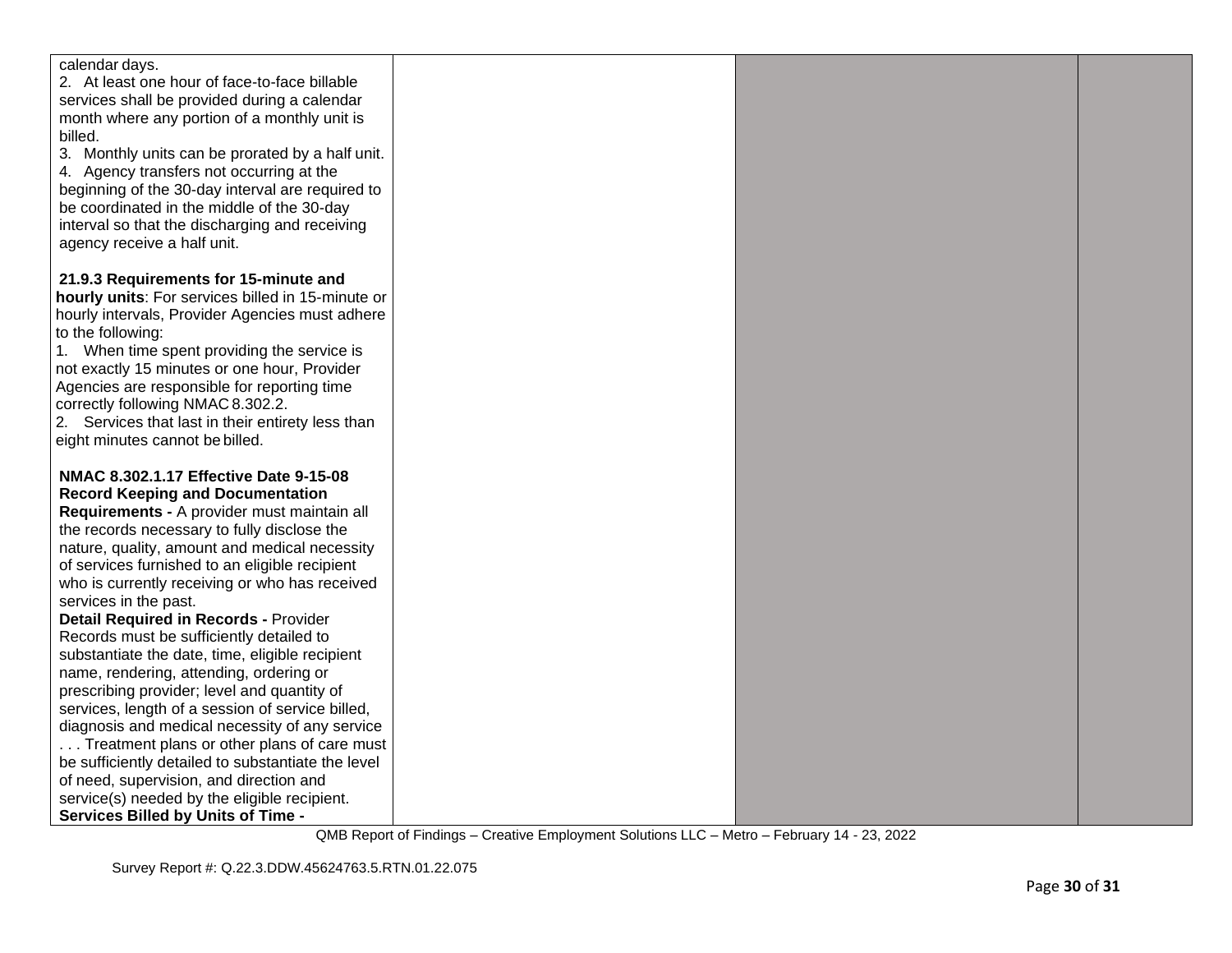| Services billed on the basis of time units spent<br>with an eligible recipient must be sufficiently<br>detailed to document the actual time spent with<br>the eligible recipient and the services provided<br>during that time unit.<br>Records Retention - A provider who receives<br>payment for treatment, services or goods must<br>retain all medical and business records relating<br>to any of the following for a period of at least six<br>years from the payment date:<br>(1) treatment or care of any eligible recipient<br>(2) services or goods provided to any eligible<br>recipient<br>(3) amounts paid by MAD on behalf of any<br>eligible recipient; and<br>(4) any records required by MAD for the<br>administration of Medicaid. |  |  |
|-----------------------------------------------------------------------------------------------------------------------------------------------------------------------------------------------------------------------------------------------------------------------------------------------------------------------------------------------------------------------------------------------------------------------------------------------------------------------------------------------------------------------------------------------------------------------------------------------------------------------------------------------------------------------------------------------------------------------------------------------------|--|--|
|                                                                                                                                                                                                                                                                                                                                                                                                                                                                                                                                                                                                                                                                                                                                                     |  |  |